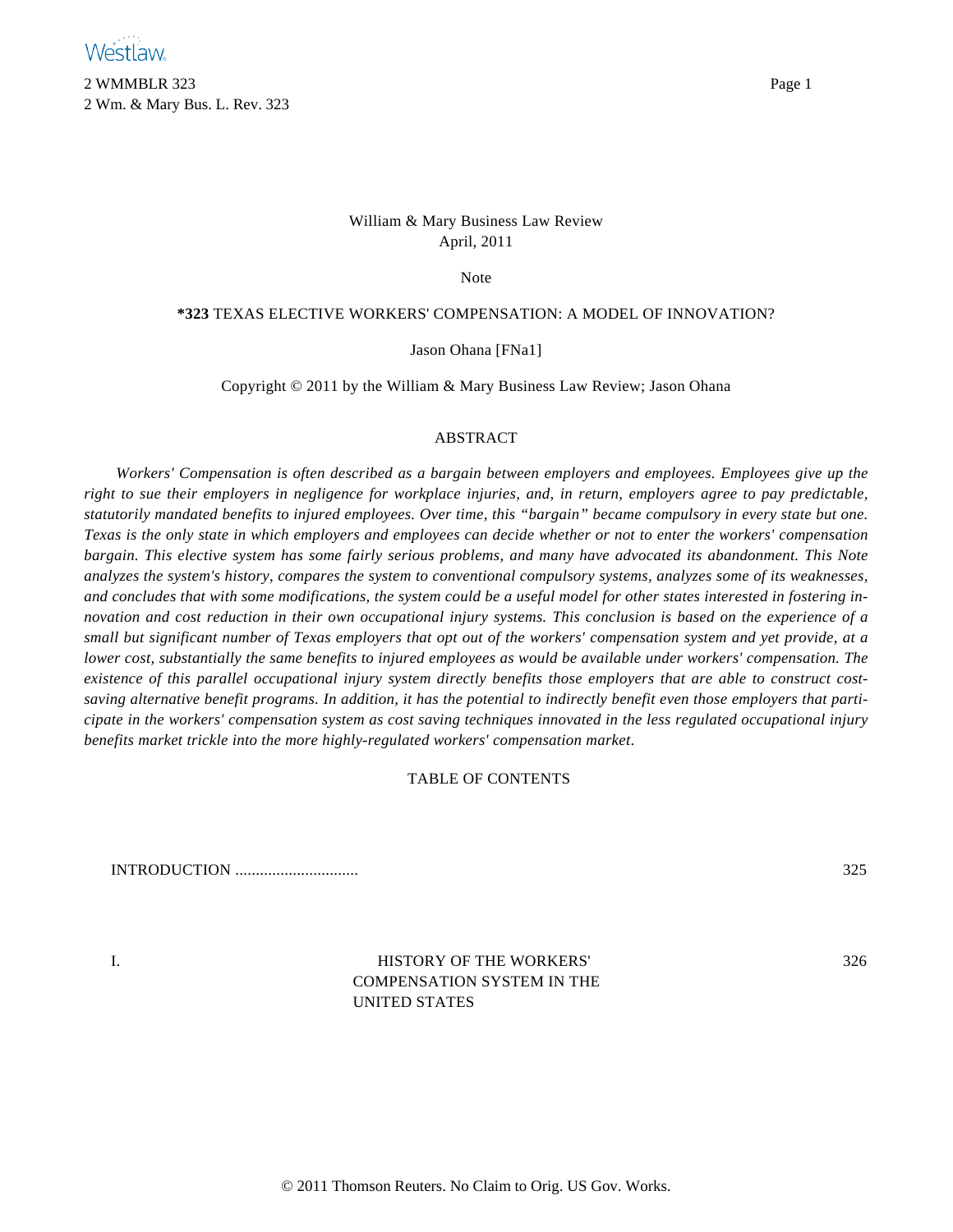|    | A. The Negligence Liability System                    | 326 |
|----|-------------------------------------------------------|-----|
|    | <b>B.</b> Workers' Compensation                       | 328 |
|    | C. The Shift to Workers' Compensa-<br>tion            | 330 |
|    | 1. Employers                                          | 330 |
|    | 2. Labor                                              | 332 |
|    | 3. The Insurance Industry                             | 333 |
|    | D. Compulsory Workers' Compensa-<br>tion              | 334 |
| П. | WORKERS' COMPENSATION IN<br><b>TEXAS</b>              | 339 |
|    | A. Overview                                           | 339 |
|    | <b>B.</b> Alternative Benefit Plans                   | 341 |
|    | C. Waiver & Arbitration Provisions                    | 342 |
|    | D. Retaliatory Discharge                              | 346 |
| Ш. | <b>WORKERS' COMPENSATION</b><br><b>RISK FINANCING</b> | 346 |
|    | A. Overview                                           | 346 |
|    | <b>B.</b> Guaranteed Cost Plans                       | 347 |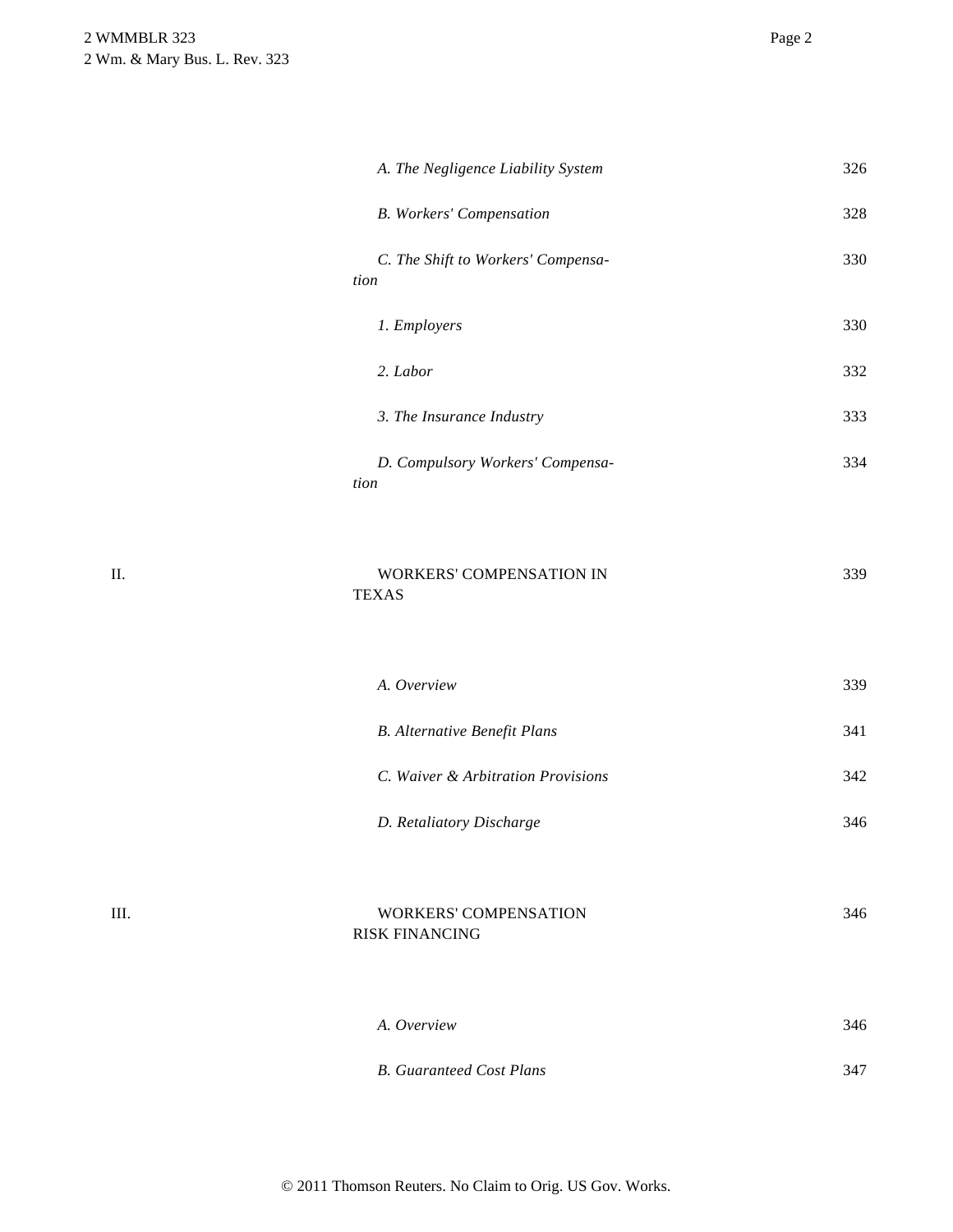|     | C. Loss Sensitive Plans                                      | 348 |
|-----|--------------------------------------------------------------|-----|
| IV. | HOW EMPLOYERS SAVE<br>MONEY BY OPTING OUT                    | 351 |
|     | A. Assuming the Risk of Negligence<br>Claims                 | 351 |
|     | B. Exchanging a Waiver for Occu-<br>pational Injury Benefits | 353 |
| V.  | THE REAL BENEFIT OF ELECT-                                   | 354 |

CONCLUSION .............................. 355

# **\*325** INTRODUCTION

IVE WORKERS' COMPENSATION

Texas is the only state that has an elective workers' compensation system. [FN1] The system has some fairly serious problems, and many have advocated its abandonment. [FN2] This Note analyzes the system's history, compares the system to the conventional compulsory systems that every other state has, analyzes some of the system's weaknesses, and concludes that with some modifications, the system could be a useful model for other states interested in fostering innovation and cost reduction in their own occupational injury systems. This conclusion is based on the experience of a small but significant number of Texas employers that opt out of the workers' compensation system, and yet provide, at a lower cost, substantially the same benefits to injured employees as would be available under workers' compensation. [FN3] The existence of this parallel benefit program presently benefits individual employers who can construct such programs and benefit from their cost savings. It also has the potential to benefit even those employers that participate in the workers' compensation system, as cost saving techniques innovated in the less regulated occupational injury benefits market trickle into the more highly regulated workers' compensation market. [FN4]

This Note is organized into five parts. Part I outlines the historical development of a no fault workers' compensation system in this country that came to replace common law employer's liability actions as the principal recourse for injured employees. [FN5] Part I also discusses how workers' compensation became compulsory in every state in the union except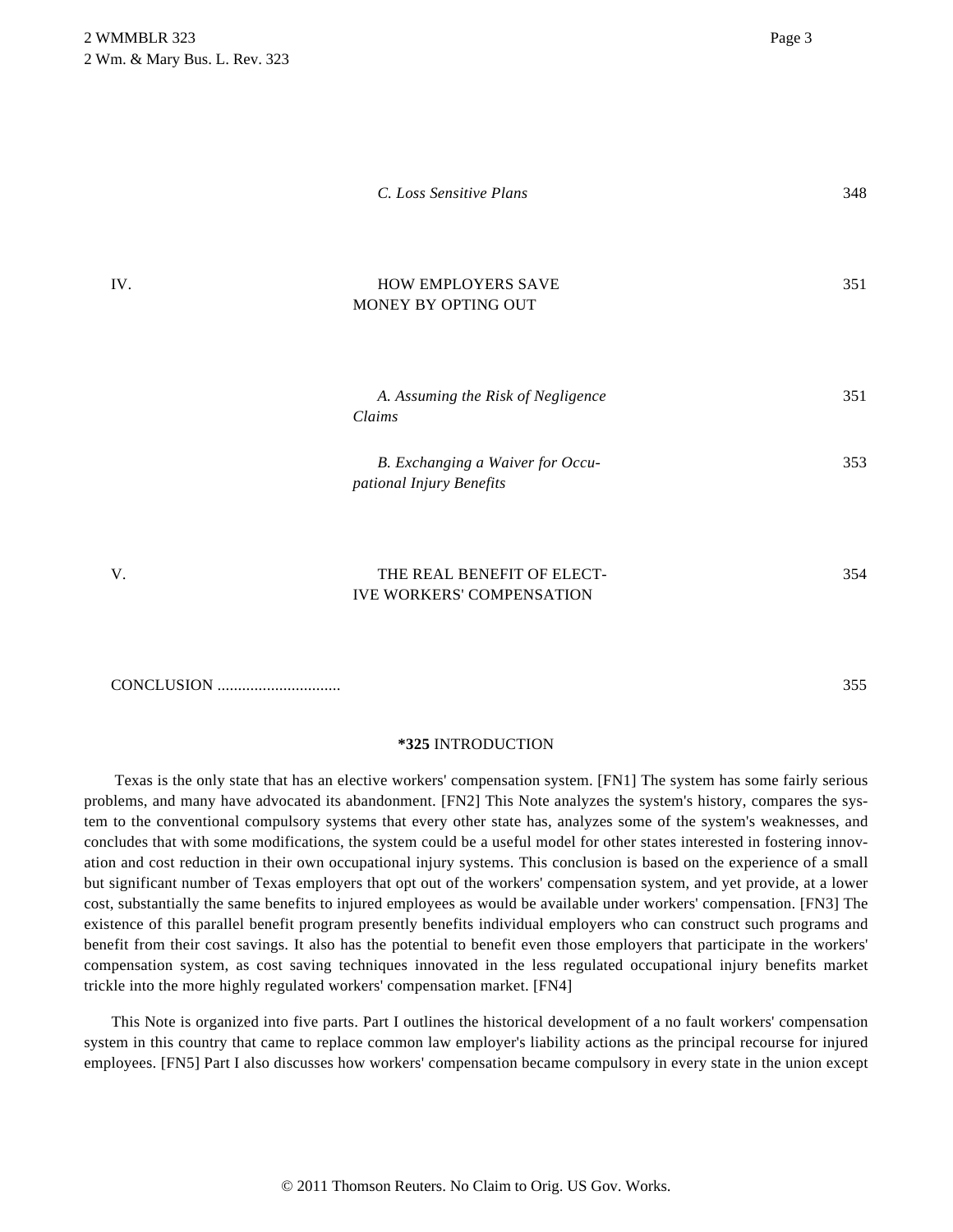for Texas. [FN6] Part II explains Texas's unique workers' compensation system and includes a discussion of the different options Texas employers have for providing benefits to injured workers. Part II also chronicles a history of different types of abuses by non-subscribing employers and the Texas legislature's response to each type of abuse. Part II additionally discusses how non-subscribing employers are using the Federal Arbitration Act to preempt a Texas statute that forbids employers from **\*326** obtaining pre-injury claim waivers from their employees. Part III discusses the basic risk financing methods used in workers' compensation. Part IV explains the two basic ways employers can save money by opting out of the workers' compensation system, namely, assuming the risk of negligence claims and heading off negligence claims by providing an alternative benefit plan. Part V discusses the benefits of elective workers' compensation. It argues that an elective system of workers' compensation offers employers an opportunity to simultaneously save money and create new ways to provide benefits comparable to those of the workers' compensation system. The conclusion begins by noting that in order to expand Texas-style elective workers' compensation to other states, Congress must first amend the Federal Arbitration Act to prevent its preemption of state anti-waiver statutes in the employment contract context. [FN7] It proceeds to list some other more minor improvements that the system would require before any other states would consider adopting an elective system. Ultimately this Note concludes that with these modifications, and with Congressional action on the Federal Arbitration Act, elective workers' compensation would provide states and employers a competitive advantage.

## I. HISTORY OF THE WORKERS' COMPENSATION SYSTEM IN THE UNITED STATES

### *A. The Negligence Liability System*

Prior to the advent of modern workers' compensation statutes, employees injured on the job had no guaranteed benefits. [FN8] An injured employee's only recourse after an injury was to sue his employer under common law negligence. [FN9] Under the negligence regime, employers were required to exercise due care, which included hiring suitable and sufficient coworkers, establishing and enforcing proper rules of conduct, providing a safe workplace and safe equipment, and providing warnings and suitable instructions in dangerous working conditions. [FN10] An injured employee that could prove a breach of this duty of due care was entitled, at least in theory, to full compensation for his injuries, including medical expenses, **\*327** lost wages, and pain and suffering. [FN11] In addition to this post-injury remedy, employees in riskier jobs would theoretically earn higher wages than those employed in lower risk employments, a theoretical "risk premium." [FN12] Employees earning a risk premium could, in theory, use this extra money to purchase personal accident insurance. [FN13] As a practical matter, however, there is little evidence of correlation between riskier jobs and higher wages during the years preceding the workers' compensation era. [FN14]

Under the negligence liability system, employers had three defenses: the so-called "unholy trinity" [FN15] of assumption of risk, negligence of a fellow servant, and contributory negligence on the part of the injured employee. [FN16] The assumption of risk defense was far reaching; it provided a defense against negligence claims by an employee when an accident arose either from factors ordinary to the type of work the employee did or, in the case of an extraordinary risk, if such extraordinary risk was acceptable to the employee when he took the job. [FN17] The fellow servant defense barred recovery by an employee for injuries caused by the negligence of a co-employee. [FN18] Some suggest that this defense, which prevented liability of an employee to accrue to the employer despite the doctrine of *respondeat superior*, had as its justification an assumption of risk theory, whereby the employee assumed the risk of injury by a co-employee's negligence as one of the ordinary risks of employment in general. [FN19] The contributory negligence defense barred recovery by an employee whose injury was to any extent a result of his own negligence, even if the employer had been more negligent. [FN20] It is not hard to imagine how difficult it would be to **\*328** prevail on a negligence claim with the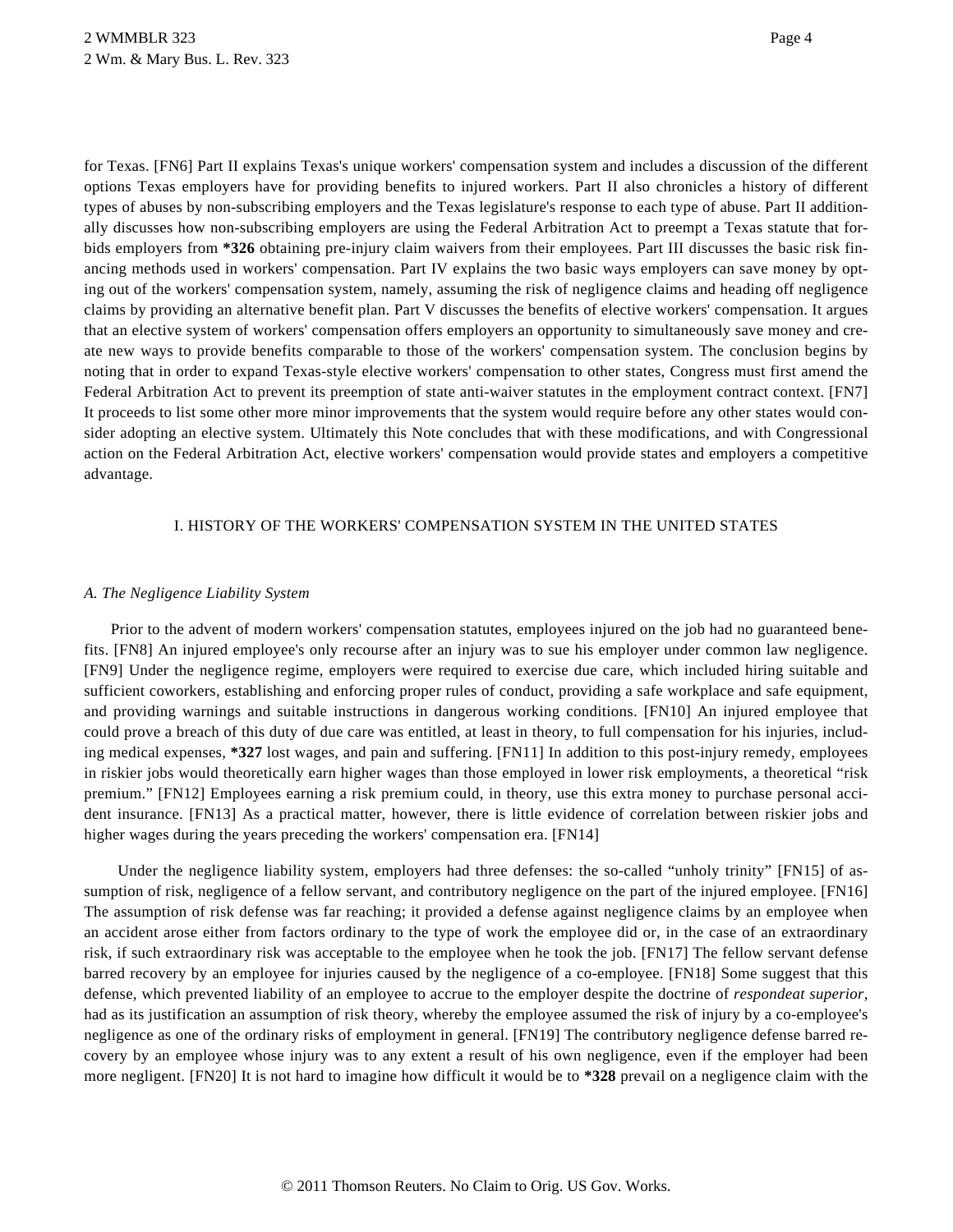foregoing defenses available to their fullest extent.

### *B. Workers' Compensation*

Before proceeding to the transition in this country from a negligence liability system to a workers' compensation system, it is important to understand both what workers' compensation is and how it is different from the negligence liability system. The most fundamental difference between the two systems is that unlike the negligence system, injured employees are entitled to compensation under the workers' compensation system without respect to fault or negligence. [FN21] The threshold inquiry is not whether the employer was negligent but rather whether the employee's injury arose out of and in the course of employment. [FN22] The workers' compensation system is often described as a bargain, [FN23] or a quid pro quo, [FN24] between employers and employees.

Under a workers' compensation system, employers lose all of their common law defenses, and must pay benefits even when they were in no **\*329** way at fault. [FN25] In exchange, employers benefit from the sole remedy doctrine, meaning that they are no longer liable in negligence for any injury that is compensable under the workers' compensation statute. [FN26] Additionally, the benefits employers must pay under workers' compensation statutes are predictable, as the statutes mandate them, and they are typically less than the amount for which employers would be liable in a successful negligence suit, at least with respect to lost wages and non-economic damages. [FN27] Employers remain liable under a workers' compensation system for all of an injured employee's medical expenses. [FN28] On the other hand, the amount employers must pay for lost wages is typically limited by either a dollar amount cap or a cap calculated as a percentage of the statewide average weekly wage. [FN29] Moreover, employers are typically not liable under workers' compensation statutes for so-called non-economic damages like pain and suffering and loss of consortium. [FN30]

On the employee side of the bargain, employees give up their right to sue, [FN31] and consequently their right to recover certain types of damages, such as lost wages over the statutory cap and non-economic damages like pain and suffering. [FN32] In return for giving up these two birds in the bush, **\*330** employees receive a statutory bird in the hand. This comes in the form of an entitlement to mandated benefits almost any time they suffer injury on the job, without the need to sue or prove negligence. [FN33] Finally, in theory, both sides benefit from the reduced need for litigation, at least as to the question of negligence.

# *C. The Shift to Workers' Compensation*

Workers' Compensation systems began to appear in Europe in the 1880s. [FN34] The shift from negligence liability systems to workers' compensation systems occurred quickly in this country; in just one decade, from 1910 to 1920, fortythree states adopted workers' compensation statutes, including Texas in 1913. [FN35] Today, every state in the United States has a workers' compensation system. [FN36] Fishback and Kantor conclude that no single factor led to this rapid adoption, but rather that it arose due to a convergence of interests between employers, labor, and insurance companies. [FN37] In other words, workers' compensation was able to catch on so quickly because all of the major stakeholders in the workers' compensation debate wanted it, and there were essentially no major players remaining to oppose it. [FN38]

# *1. Employers*

It may at first seem strange that employers would favor a move to workers' compensation. In order to understand this position, it is important to understand the shifting legal environment of the late 1800s and early **\*331** 1900s. Labor's political strength was growing during this period. [FN39] With this increased clout, labor was successful in lobbying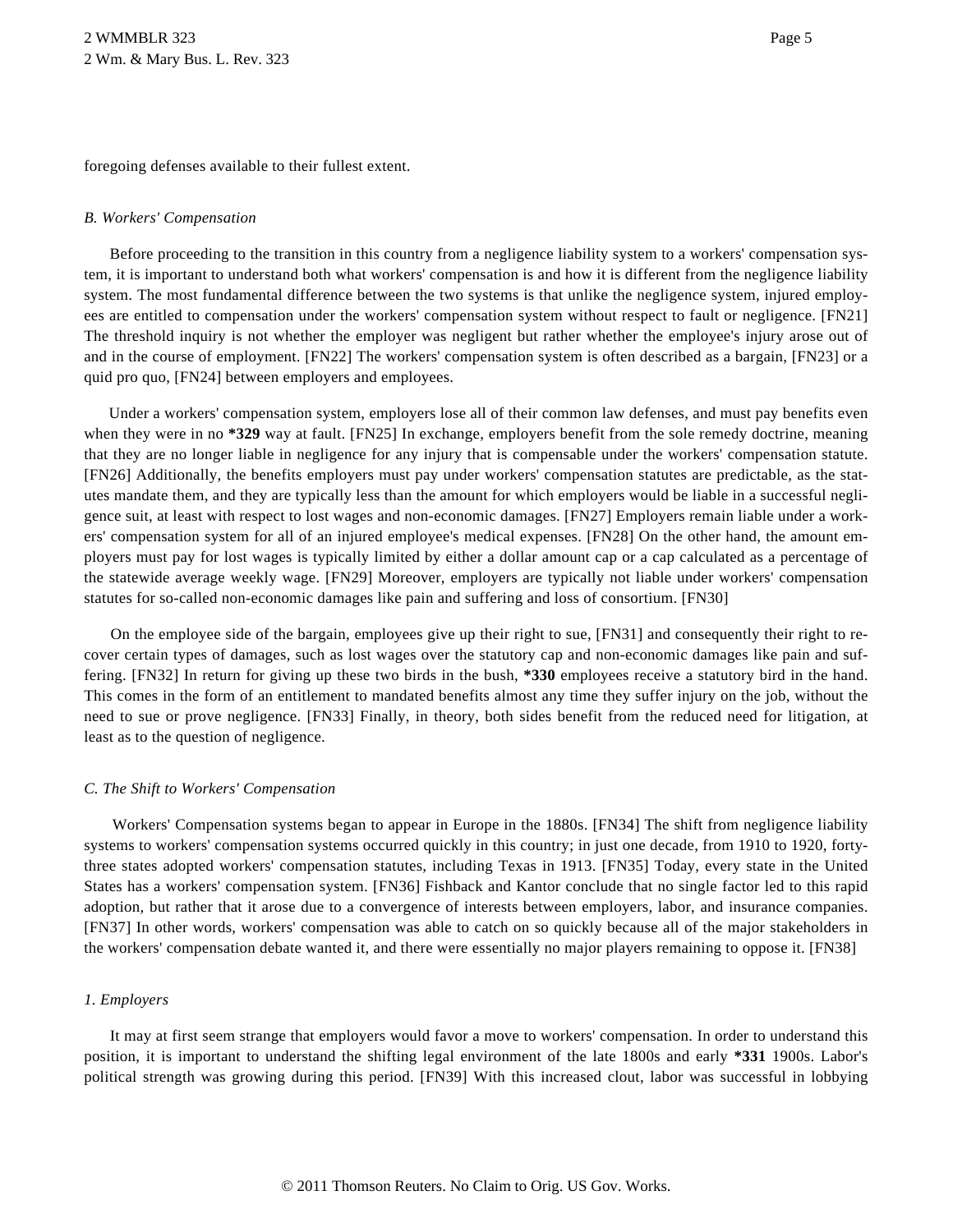state legislatures to pass statutory reforms in employer's liability, including statutory limitations on employers' common law defenses. [FN40] For example, in 1887, the Massachusetts legislature limited the fellow-servant defense by making any supervisory workers vice-principals of the employer, meaning that a supervisor's negligence was no longer a defense to an employer's liability claim. [FN41] Massachusetts went even further in 1909 when it replaced contributory negligence with comparative negligence. [FN42] This meant that an employee's claim was no longer barred by his own contributory negligence, but was merely reduced by the amount of his own negligence. [FN43] Between 1900 and 1911, the number of states with employer's liability laws that restricted one or more of the common law defenses increased from seven to twenty-three. [FN44]

In addition to these statutory limitations, the courts in some states were also beginning to limit employers' common law defenses. [FN45] For example, in *Green v. Western American Co.*, the Washington Supreme Court limited the assumption of risk and contributory negligence defenses in cases involving a risk that the injured employee had previously brought to his employer's attention. [FN46] *Green* involved a mineworker who had requested timber to prop a section of a mine. [FN47] The plaintiff's supervisor informed him that there was no timber available and that he should return to work. [FN48] The court held that in light of the fact that the employer was statutorily required to have enough timber on hand for propping mines and that the plaintiff had advised his supervisor of the need for timber to prop **\*332** the mine, the plaintiff had not assumed the risk. [FN49] The court then proceeded to consider contributory negligence and observed:

Assumption of risk and contributory negligence approximate where the danger is so obvious and imminent that no ordinarily prudent man would assume the risk of injury therefrom. But where the danger, though present and appreciated, is one which many men are in the habit of assuming, and which prudent men who must earn a living are willing to assume for extra compensation, one who assumes the risk cannot be said to be guilty of contributory negligence if, having in view the risk of danger assumed, he uses care reasonably commensurate with the risk to avoid injurious consequences. [FN50]

The court later remanded the case for trial because the jury had not considered the question of whether the plaintiff's care was commensurate with the risk. [FN51]

The legislative and judicial trend toward restricting the common law defenses available to employers led to uncertainty about the extent of employer's liability. [FN52] This uncertainty led to increased litigation. [FN53] In fact, the number of non-railroad employer's liability cases before state supreme courts jumped from 154 in 1900 to 490 in 1911. [FN54] This legal uncertainty, along with the concomitant increase in litigation, was one of the major reasons employers supported the move to a no-fault workers' compensation system. [FN55] The other major reason was that employers believed they could easily pass on this more predictable cost to their employees in the form of lower wages. [FN56]

# *2. Labor*

Organized labor initially favored reforms to the negligence liability system over its wholesale replacement by a nofault workers' compensation system, and it was instrumental in achieving the legislative reforms of the late nineteenth and early twentieth century that limited **\*333** employers' common law defenses. [FN57] Organized labor's initial opposition to workers' compensation was part of a more general distrust of government regulation of the workplace, which unions feared would be unduly influenced by business interests. [FN58] As the labor-backed legislative reforms to the negligence liability system came on line, however, labor's position on workers' compensation began to shift. [FN59] In spite of these reforms, large numbers of workers were still left uncompensated. [FN60] Although certain employer defenses had been curtailed by the reforms, employees were still required to show negligence in order to prevail. [FN61] From a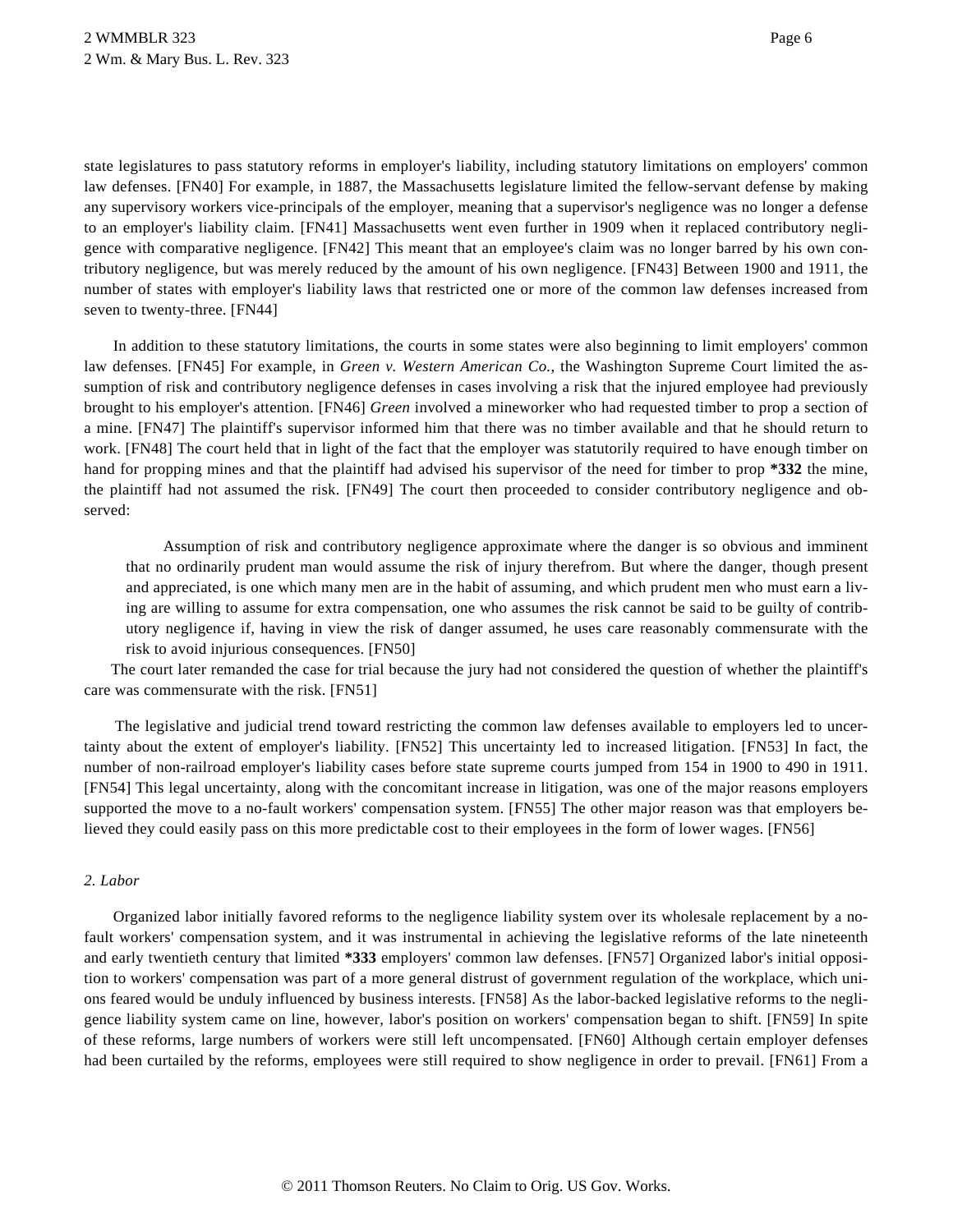practical perspective, evidence of such negligence would likely often be in the hands of the employer or could only be obtained with the cooperation of fellow employees who were beholden to the employer for their livelihoods. As a result, in 1909, the American Federation of Laborers, through its federal and state branches, became a vocal proponent of workers' compensation statutes. [FN62]

## *3. The Insurance Industry*

The insurance industry was a strong supporter of workers' compensation legislation, at least in states where no state monopoly was proposed. [FN63] From the industry's standpoint, such legislation would increase its customer base from those few workers that purchased personal accident policies to every employee of every employer covered by the statute. [FN64] Additionally, the workers' compensation system drastically reduced adverse selection problems because in most cases, individual employees would not be making the decision as to whether or not they should get coverage. [FN65] In a mandatory system, every employee in a job **\*334** covered by the statute would be required to be covered, and thus the problem of only the riskiest employees entering the insurance market would be completely obviated.

### *D. Compulsory Workers' Compensation*

Given that the interests of employers, labor, and the insurance industry became aligned in the early 1900s, workers' compensation statutes were quickly adopted in most states. [FN66] In stark contrast to modern statutes, of which nearly all are compulsory and cover all industries, [FN67] the majority of early state statutes was either elective, only applicable to certain hazardous industries, or had both of these features. [FN68] The key to understanding why the early statutes were not compulsory is to understand the constitutional challenges to and justifications for the early statutes.

Moving from the negligence liability system to a no-fault workers' compensation system was a shift that substantially affected the rights and responsibilities of both employers and employees. This move was challenged on several constitutional grounds, the most important of which were the Fourteenth Amendment's Due Process and Equal Protection Clauses. [FN69] Employers subject to compulsory compensation statutes argued that forcing an employer to pay benefits to injured employees in cases where the employer was not at fault was tantamount to depriving the employer of its property without due process of the law. [FN70] Employers could be forced to pay benefits without any proof of wrongdoing or **\*335** negligence. [FN71] Furthermore, to the extent that statutes defined which employers were covered and which were not, covered employers raised equal protection challenges claiming that they were deprived of the common law defenses available to similarly situated employers that were not covered under the statutes. [FN72] Another constitutional challenge to workers' compensation statutes was that they interfered with the right of employers and employees to contract. [FN73]

State legislatures implemented two common measures, sometimes in combination, to protect their workers' compensation statutes from these constitutional challenges. [FN74] The first was to make their statutes elective, and the second was to restrict their scope to only certain hazardous industries. [FN75] Combinations of these two measures, such as a system that was compulsory as to certain hazardous industries but elective as to all others, were also enacted. [FN76] If a compensation system is elective, it cannot deprive an employer of its property without the employer electing to be bound by the system. [FN77] Elective systems are also non-disruptive of the right to contract, especially where both the employer and employee are permitted to elect whether or not to participate. The rationale for the limitation of the scope of compensation statutes to hazardous industries is different and proceeded as follows. Because states retain the power to regulate matters of public health, safety, and welfare as part of the police power, to the extent that compensation statutes applied only to hazardous industries, they could be viewed as public safety and welfare regulation, which is within the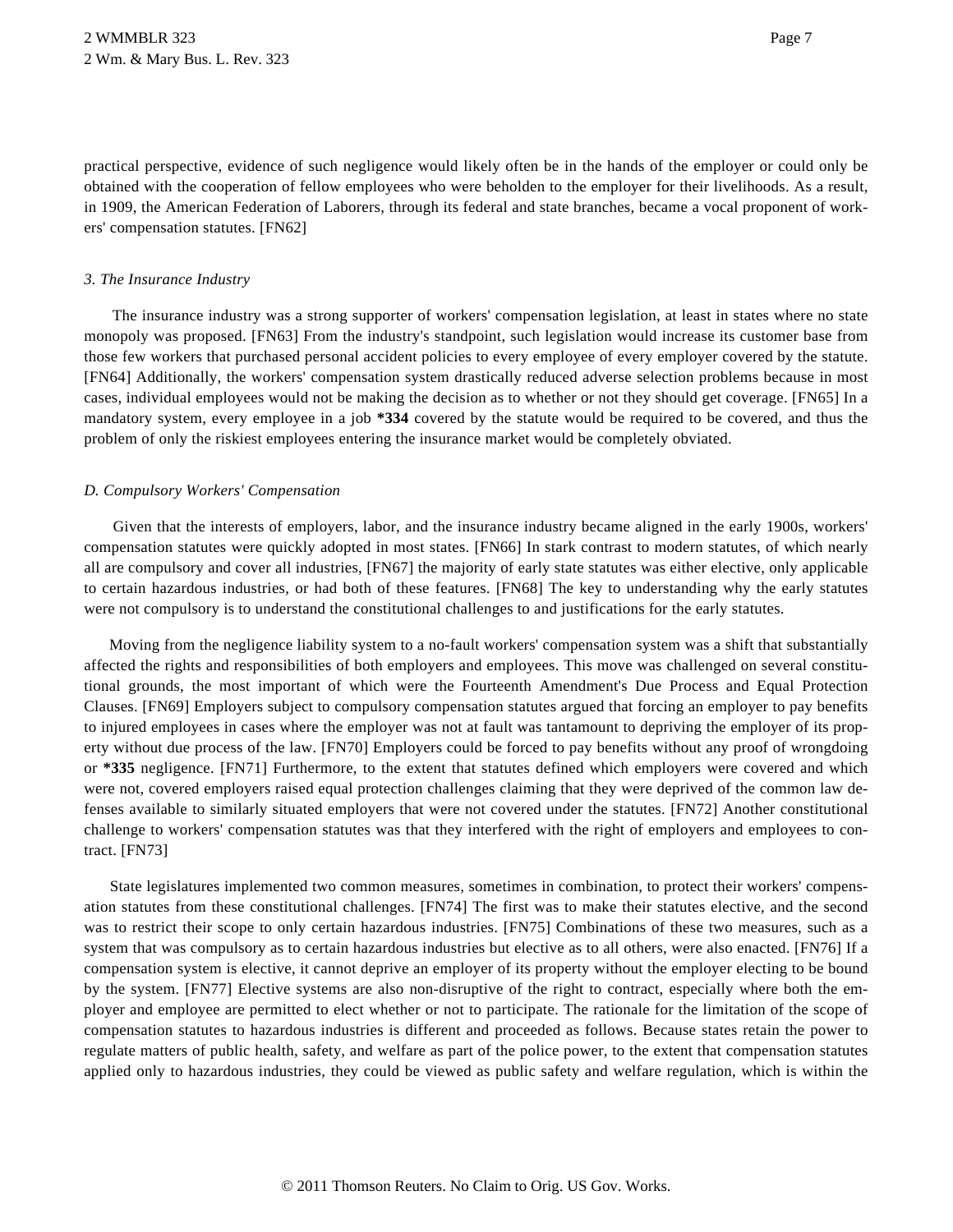power reserved to the states. [FN78]

The United States Supreme Court confirmed that either of these approaches was sufficient to overcome constitutional objections. In 1917, **\*336** the Supreme Court considered New York and Washington state compensation statutes, which were compulsory as to certain hazardous industries, as well as the Iowa compensation statute, which was elective. [FN79] The Court issued separate opinions upholding each of these statutes on the same day. [FN80] In upholding the New York statute, the Court held, "[i]t cannot be pronounced arbitrary and unreasonable for the State to impose upon the employer the absolute duty of making a moderate and definite compensation in money to every injured employee ...." [FN81] Speaking directly to the police power justification, the Court further stated, "[t]he subject matter in respect of which freedom of contract is restricted is the matter of compensation for human life or limb lost or disability incurred in the course of hazardous employment, and the public has a direct interest in this as affecting the common welfare." [FN82]

For states that were inclined to extend compulsory coverage to the greatest number of workers possible, the question remained as to how far a state legislature could go in its definition of hazardous employments. The Supreme Court addressed this question in 1922 in the case of *Ward & Gow v. Krinsky*. [FN83] In *Ward*, the Court considered a provision in the New York compensation statute that classified any business employing more than four "workmen or operatives" as hazardous. [FN84] Workmen and operatives were terms of art that essentially meant manual laborers or machine operators. [FN85] The provision under consideration provided that a business with four or more manual laborers was compelled to provide workers' compensation insurance for all of its employees, not just those doing the hazardous work. [FN86] The Court, employing somewhat strained logic, [FN87] upheld the statute, holding that "[t]he Legislature, in the New York system, is justified in extending the benefits of the Compensation **\*337** Law as far as it reasonably may determine occupational hazard to extend--to the 'vanishing point' as it were ...." [FN88] Thus, the Court left the states with broad discretion to determine where hazard existed. States could extend their compensation systems to cover any employment that had even remote chances of causing injury rather than discarding hazard as a requirement for a valid exercise of the police power. [FN89]

In a case the following year, the Supreme Court considered "a compulsory compensation act establishing *in all except certain employments*, an exclusive system governing compensation for injuries to employees resulting in disability or death." [FN90] The issue before the Court in *Madera* was not the facial constitutionality of the statute, but whether the statute was constitutional, as applied, in requiring payment of death benefits to foreign national beneficiaries living in a foreign country. [FN91] Nevertheless, the Court began its analysis by affirming the facial constitutionality of the California statute, noting, "[t]his Court has in several cases sustained the constitutionality of workmen's compensation acts, from which the California Act in its constitutional aspects is not distinguishable." [FN92]

*Madera* illustrates how *Ward* essentially eliminated the hazard requirement. The Court in *Ward* granted state legislatures the power to define occupational hazard even to the "vanishing point." [FN93] California defined hazard in such a way that its compulsory compensation system extended to "all except certain employments." [FN94] Without pausing to analyze whether hazard existed in "all but certain employments," the Court summarily stated that California's Act was not distinguishable in any constitutional aspect from any of the compensation statutes it had previously upheld and that it was a valid exercise of the state's police power. [FN95] Thus, post *Ward*, states were unburdened by the hazard requirement and were free to extend their compulsory compensation systems to cover all, or at least nearly all, employees.

**\*338** Over the years, nearly every state amended its workers' compensation statutes to make coverage compulsory. [FN96] Today, workers' compensation is compulsory in all but one state--Texas. [FN97] Some states have exceptions to the general rule for narrow groups of specific employees like casual employees, domestic employees, and farm laborers,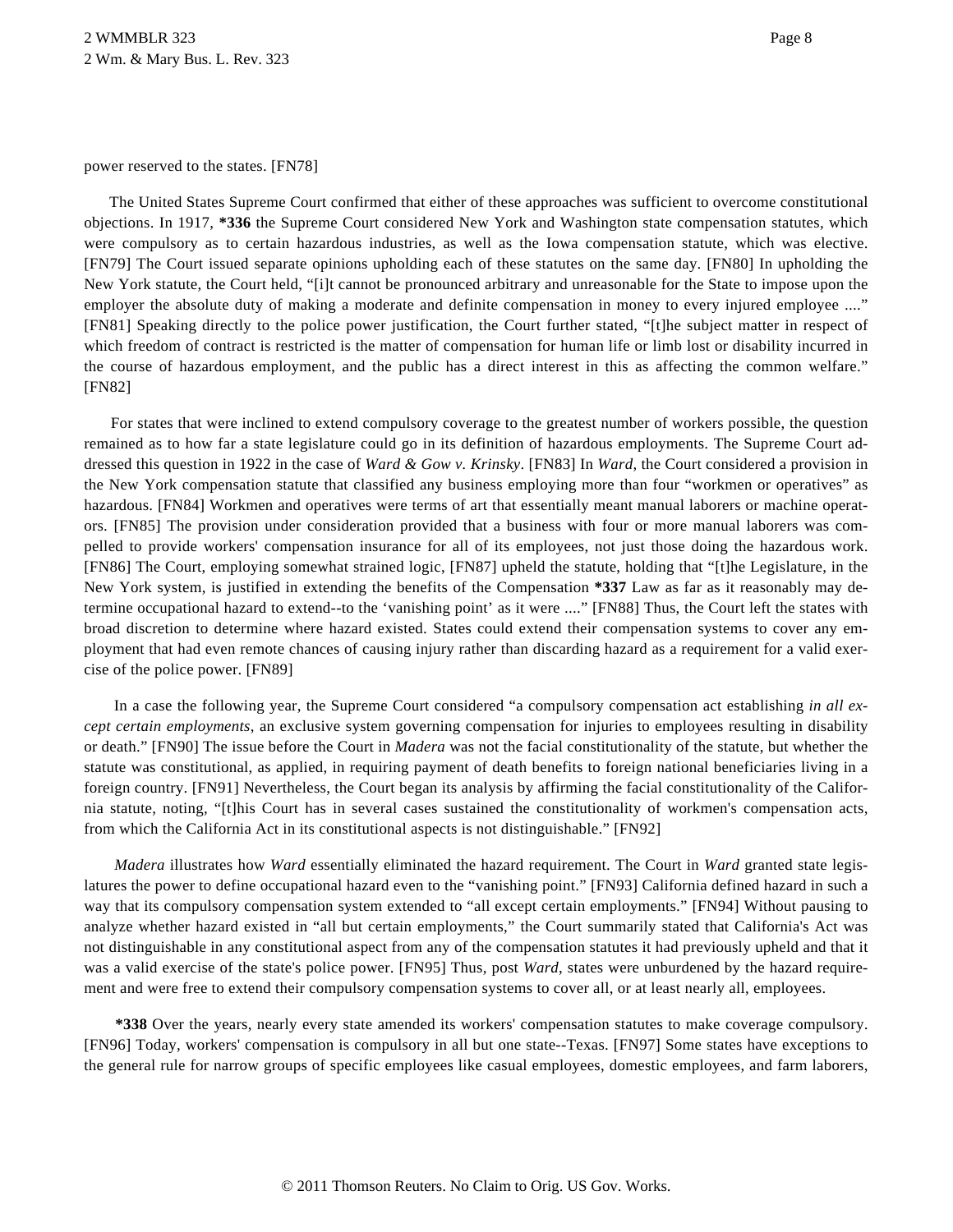while others exempt employers with fewer than five employees. [FN98] But aside from these exceptions, workers' compensation is compulsory even in these states for the vast majority of employers and employees. [FN99]

The U.S. Chamber of Commerce, in its 2009 *Analysis of Workers' Compensation Laws*, states that only three states presently have an elective workers' compensation system: New Jersey, South Dakota, and Texas. [FN100] While New Jersey's statute is technically elective, it requires that opt-out employers carry liability insurance to cover their common law liability arising out of workplace injuries. [FN101] As such, insurance has never been available in New Jersey; the practical result is that opting out is not an option in that state. [FN102]

The classification of South Dakota as an elective state in table 1 of the 2009 *Analysis* may have been a clerical error. [FN103] South Dakota's statute is technically elective, but any employer that opts out is liable to action by injured employees who are permitted to proceed as if the employer had opted in. Injured employees still do not have to prove negligence even if **\*339** the employer opted out. [FN104] Moreover, the measure of damages in such a suit is 100 percent of the medical expense payments that would have been due under the workers' compensation statute plus two times the amount recoverable under other provisions of the statute, such as lost wages. [FN105]

In New Jersey and South Dakota, damages recoverable are greater if an employer "opts out" with no corresponding reduction in the employee's ability to obtain damages. [FN106] Thus, the only state that allows nearly all of its employers to elect whether to participate in the workers' compensation system is Texas. [FN107]

# II. WORKERS' COMPENSATION IN TEXAS

### *A. Overview*

Texas's workers' compensation system has been elective since it was first adopted in 1913. [FN108] Employers in the state can choose whether or not to subscribe to the workers' compensation system. [FN109] To opt out of the workers' compensation system, an employer need only notify the Workers' Compensation Division of the Texas Department of Insurance of its election to opt out [FN110] and notify its employees of this election upon hiring and via notices posted in conspicuous locations in the workplace. [FN111]

In 2008, 33 percent of Texas employers opted out of the workers' compensation system. [FN112] These employers employed 25 percent of the state's employees. [FN113] Twenty-six percent of the largest employers in Texas, those with more than 500 employees, opted out in 2008, and the smallest employers, those with four or fewer employees, opted out at a **\*340** rate of 40 percent. [FN114] The top reasons reported for opting out of the workers' compensation system in 2008 were: (1) workers' compensation premiums were too high (26 percent); (2) the employer had too few employees (26 percent); (3) the employer was not required to carry workers' compensation (11 percent); (4) the employer had few onthe-job injuries (9 percent); and (5) medical costs in the workers' compensation system were too high. [FN115] The top reasons reported by non-subscribing employers with greater than 500 employees were: (1) workers' compensation premiums were too high; (2) medical costs in the workers' compensation system were too high; and because (3) they had too few injuries. [FN116]

For subscribing employers, the workers' compensation system works much the same in Texas as it does in other states. The system for non-subscribers, the term of art used in Texas for employers that have opted out of the workers' compensation system, is quite different and warrants some explanation. Non-subscribing employers are subject essentially to the negligence liability system described *supra* in part I.A, with some modifications. [FN117] For an injured em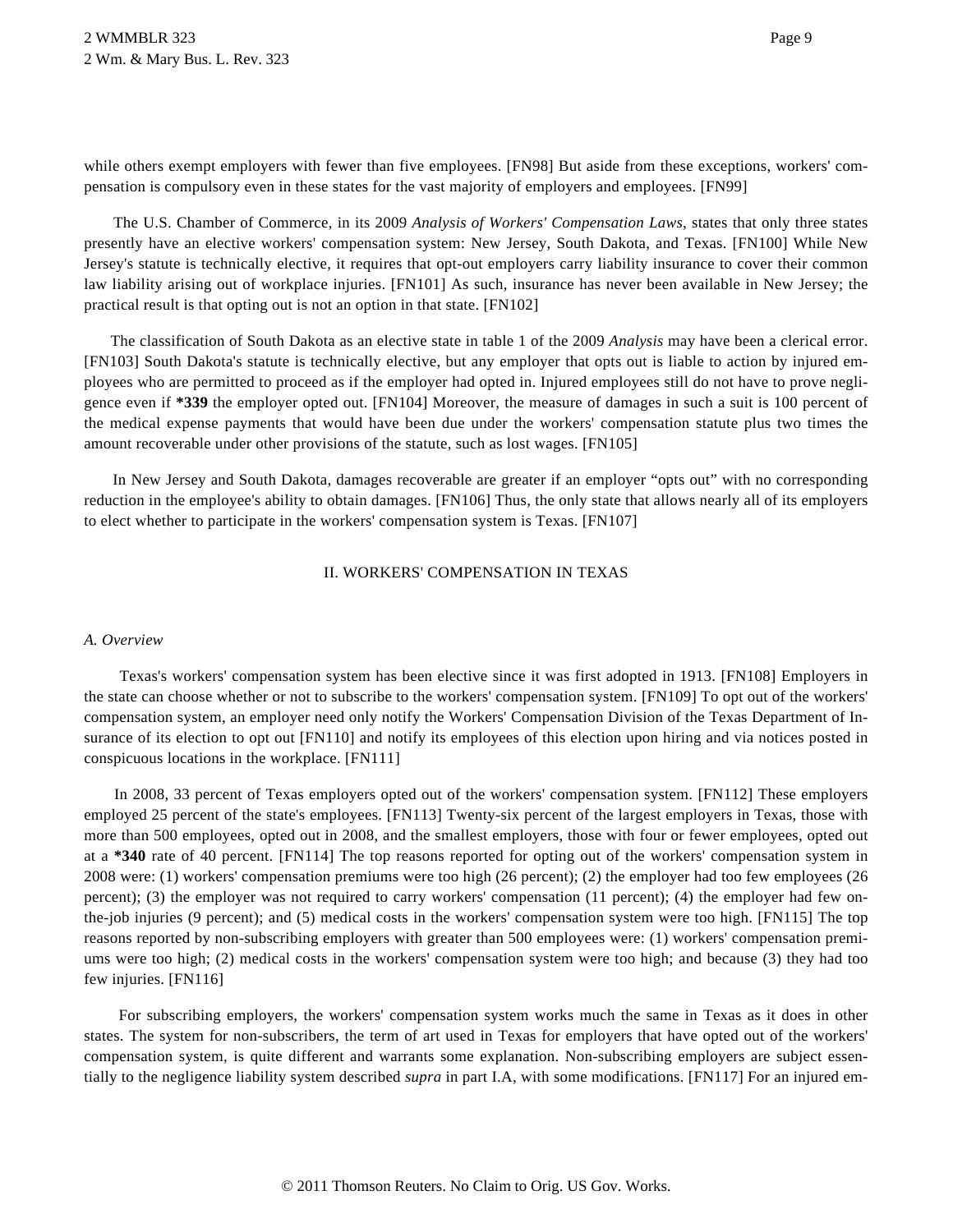ployee to recover damages from a non-subscribing employer, he must show that the employer was negligent. [FN118] In such a negligence case, the employer is barred by statute from raising the common law defenses of assumption of risk, contributory negligence, and negligence of a fellow employee. [FN119] Thus, once the employee has proven negligence, he is entitled to recover regardless of his own contributory negligence, the negligence of a fellow employee, or his assumption of the risk. [FN120]

Each individual employee in Texas is also permitted to opt out of the workers' compensation system if he works for an employer that has opted in. [FN121] To do so, an employee must provide his employer with written notice of his election within five days of either the day he began work or the day he received written notice that the employer participated in the workers' compensation system. [FN122] Unlike situations where the employer **\*341** has opted out, the employer retains the defenses of assumption of risk, contributory negligence, and negligence of a fellow employee when the employee opts out and later brings suit. [FN123]

## *B. Alternative Benefit Plans*

Although they have no obligation to do so, many non-subscribing employers provide benefits to their injured employees as part of their risk management and employee benefit programs. [FN124] These employers fund occupational injury benefits through various mechanisms, including self-funding and multiple forms of insurance, such as excess indemnity insurance, standard occupational accident insurance, and group health insurance. [FN125] In 2008, 52 percent of nonsubscribing employers, covering 82 percent of employees of non-subscribers, provided occupational injury benefits. [FN126] Fifty-one percent of non-subscribing small employers, 89 percent of non-subscribing mid-size employers, and 83 percent of non-subscribing large employers provided some form of occupational injury benefits. [FN127] The stratified percentages of the non-subscriber workforce covered by occupational injury benefits were as follows: 62 percent of employees of small non-subscribers, 90 percent of medium sized non-subscribers, and 86 percent of large nonsubscribers. [FN128]

Employers providing occupational injury benefits have no duty to provide a level of benefits equivalent to that provided by workers' compensation. [FN129] Of the 52 percent of non-subscribing employers that paid occupational injury benefits in 2008, [FN130] only 70 percent covered medical costs. [FN131] Of those that covered medical costs, 63 percent covered expenses for as long as they were medically necessary, while the remaining 37 percent capped medical expenses either with a dollar limit, a time limit, or both. [FN132] Applying these percentages to the larger universe of non-**\*342** subscribers, the total percentage of non-subscribers that provided a medical expense benefit to injured employees in 2008 was approximately 36 percent, with approximately 23 percent of non-subscribers providing benefits for as long as medically necessary and 13 percent providing benefits up to a time or dollar limit. [FN133] The numbers are similar for wage replacement benefits. Approximately 35 percent of all non-subscribers paid occupational injury benefits and 68 percent of those non-subscribers paid wage replacement benefits in 2008. [FN134] Of these, 57 percent paid wage replacement benefits for the entire duration of the employee's lost time; the remaining 43 percent paid wage replacement benefits subject to a durational or dollar limit. [FN135] Again, applying these percentages to the larger universe of nonsubscribers, only about 20 percent of non-subscribers provided wage replacement benefits for the entire duration of their employees' lost time.

### *C. Waiver & Arbitration Provisions*

Texas has worked hard to maintain a balance between maintaining a viable alternative to traditional workers' compensation on the one hand and protecting employees from employer overreaching on the other. For example, prior to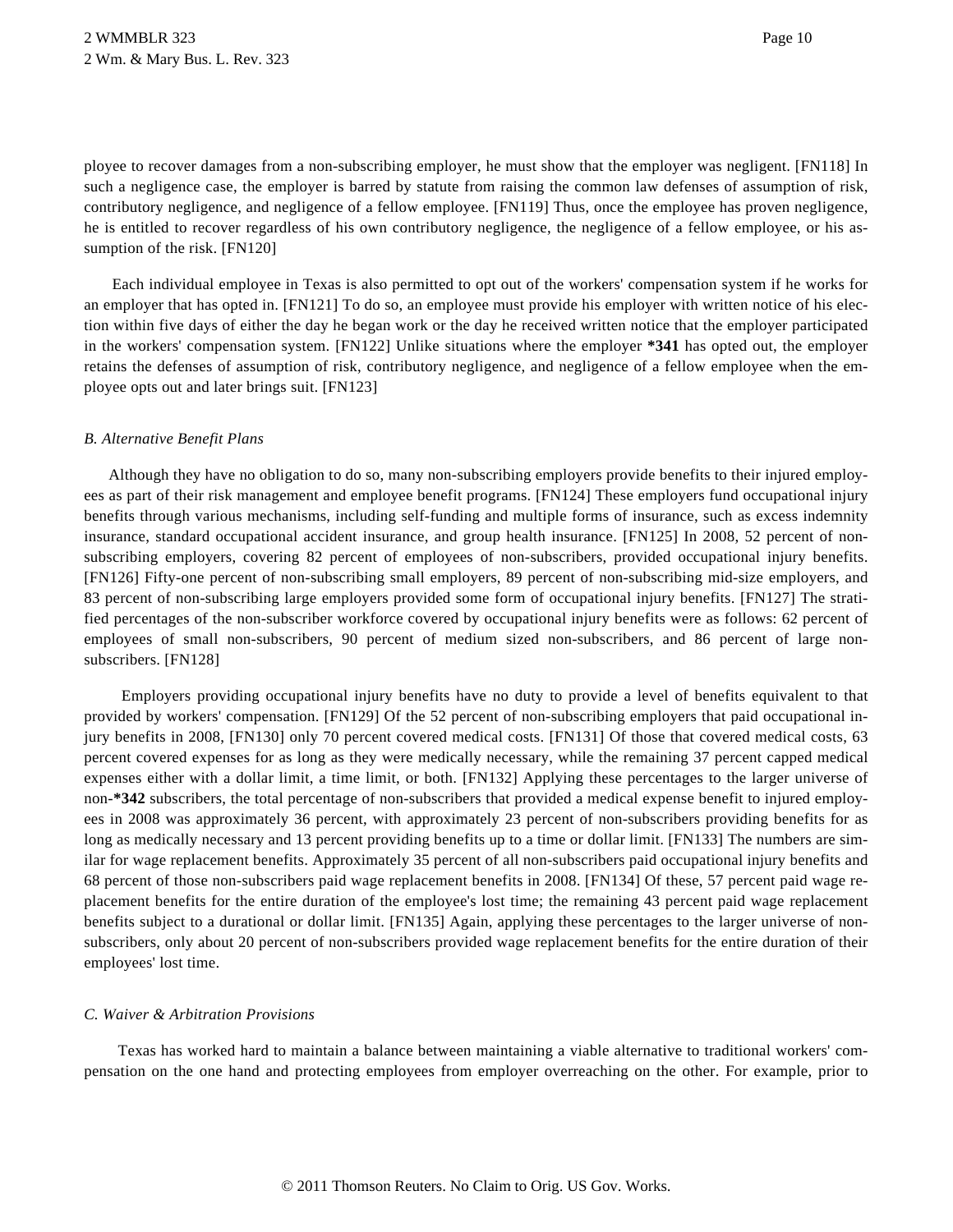2001, non-subscribing employers could condition an employee's future receipt of occupational injury benefits on the employee waiving his rights to any common law negligence claims prior to suffering any injury, such as at the time of hire. [FN136] The benefit to the employer was that it could more easily calculate its exposure to occupational injury benefits claims and negligence claims because it would know *ex ante* which remedy was available to each employee. [FN137] Many, however, believed this was unfair because the employee was being asked to waive the rights normally waived under a full-fledged workers' compensation system in exchange for what was often an inferior package of benefits. [FN138] Moreover, the employee was being asked to do so before suffering an injury, when it was most unlikely that he would have the assistance of a lawyer to help him evaluate the bargain. The Texas Legislature responded to this concern **\*343** in 2001 by amending the labor code to proscribe such pre-injury waivers. [FN139]

Another abuse of the waiver for alternative benefits bargain was the use of post-injury waivers that followed too closely in time to the injury. The concern was that employers could exact a waiver from the employee at the moment the employee was most vulnerable--right after an injury and while awaiting care. [FN140] In other words, an employer could show up at the hospital while the employee was awaiting treatment for his injury with an offer to pay for treatment in exchange for the employee's waiver of his right to any legal action against the employer. The Texas Legislature acted in 2005 to prohibit this practice by amending the labor code to prohibit certain post-injury waivers. [FN141] Post-injury waivers are now permitted only so long as they meet certain requirements. [FN142] These requirements are that: (1) the employee enters the waiver with knowledge of the waiver's effect; (2) the waiver is entered into not earlier than the tenth business day after the initial report of injury; (3) before signing the waiver, the employee has been evaluated by a nonemergency physician; and (4) the waiver is in a writing under which the true intent of the parties is specifically stated. [FN143] With pre-injury waivers abolished and post-injury waivers more strictly regulated, a new frontier has opened up in the continuing struggle to maintain the balance between preserving a viable alternative to workers' compensation and assuring fairness to employees.

A second tool non-subscribing employers use to protect against lawsuits in cases where they have provided or will provide occupational injury benefits is requiring the employee to sign an arbitration agreement. [FN144] In 2008, 14 percent of non-subscribers asked their employees to sign an agreement to resolve disputes through arbitration. [FN145] Of these, 95 percent **\*344** asked their employees to sign the arbitration agreement pre-injury. [FN146] Among nonsubscribing employers that utilized arbitration agreements, 36 percent stated they would not provide an employee medical or wage replacement benefits if the employee did not agree to arbitration. [FN147] One subtle way that arbitration agreements affect employee's rights is by the employer's selection of the arbiter. In 2008, 74 percent of non-subscribing employers that utilized arbitration reported knowing who served as the arbiter in arbitration proceedings. [FN148] Of these, more than half reported that the arbiter was either a single person who works for the employer and always serves as the employer's arbiter or a single person who works for the employer but is mutually agreed upon by the employer and the employee. [FN149]

In addition to this threat of bias, utilization of arbitration agreements affects employees' rights in a number of much more direct and serious ways. First, several courts of appeals in Texas have found that when a pre-injury waiver of common law claims is included in an arbitration agreement, the statutory prohibition against pre-injury waivers is preempted by the Federal Arbitration Act (FAA), [FN150] at least in cases involving an employer that in any way participates in interstate commerce. [FN151] Therefore, an employer, who would otherwise be prohibited by statute from requiring an employee to sign a pre-injury waiver of his right to sue the employer in exchange for participation in the employer's **\*345** occupational injury benefits program, can now do so indirectly by simply including the pre-injury waiver as part of an arbitration agreement. [FN152]

Still more troubling for employees is the practice of conditioning employment on acceptance of the waiver and arbit-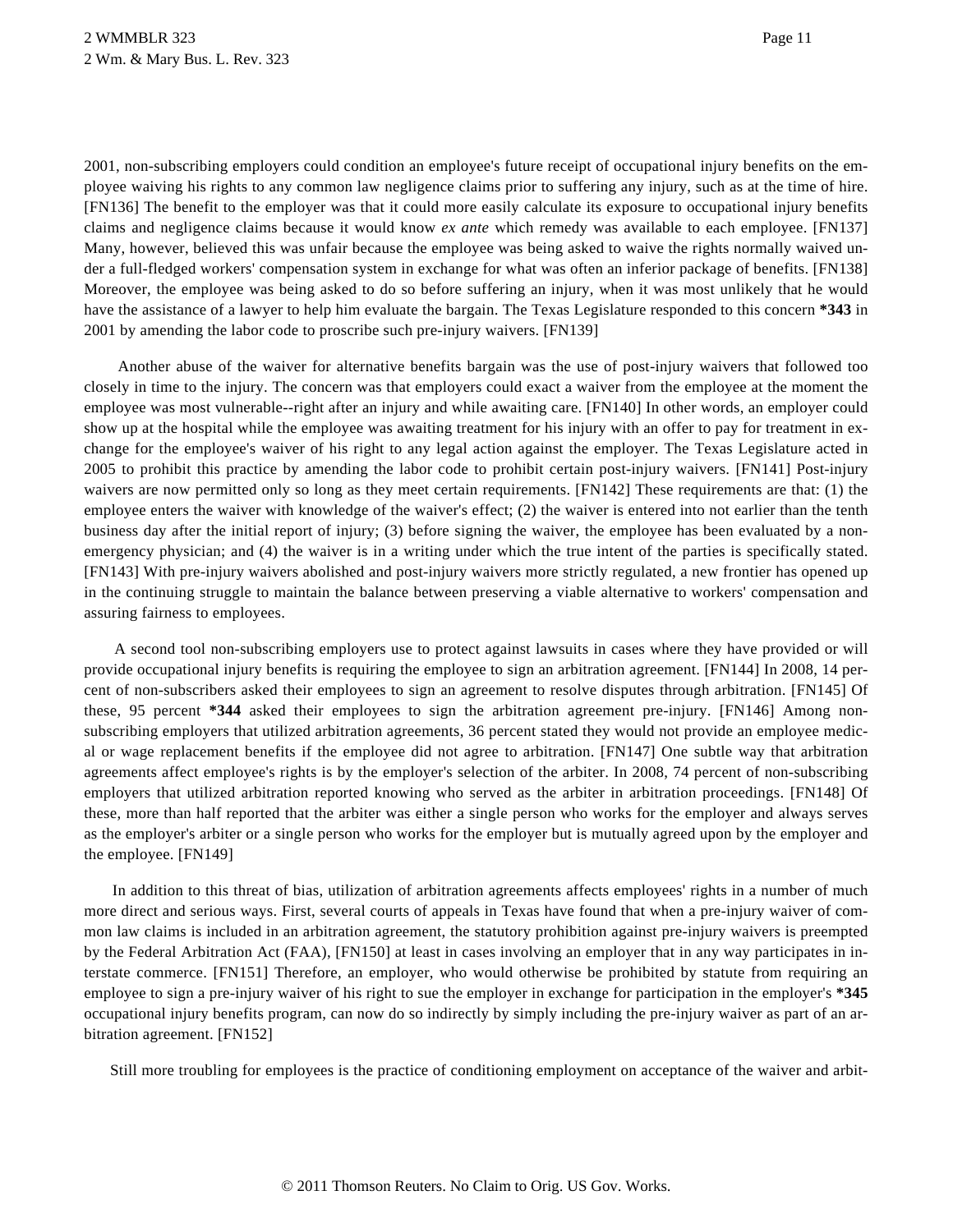ration agreement. This is possible because the FAA applies to employment contracts in general, with a small exception for employment contracts for transportation workers. [FN153] As the court in *Swift* pointed out, agreements regarding the relationship between employers and at-will employees are considered employment contracts in Texas for this and other purposes. [FN154] Thus, the court in *Bison*, for example, held that an employee was bound by an arbitration agreement as a matter of law by virtue of the employee continuing to work for the employer after having received notice of the agreement. [FN155] In reaching its conclusion, the court relied in part on *In re Halliburton*, an earlier decision by the Texas Supreme Court. [FN156] Conditioning employment on the acceptance of an arbitration and waiver agreement essentially immunizes an employer from a negligence lawsuit by its employees without subjecting it to the requirements of the workers' compensation system. [FN157] An employer can provide benefits that are inferior to those required under workers' compensation and still receive the principle benefit of the workers' compensation system by requiring employees to agree to waive their common law claims as part of an arbitration agreement.

It is unclear at this point whether and how the Texas Legislature can respond to this new threat to the careful balance it has struggled to maintain. Because the case law on FAA preemption of non-waiver provisions appears to be so well settled at the federal level, [FN158] federal **\*346** legislative action may be required, such as amending the FAA to apply to employment contracts only to the extent that it does not interfere with the operation of non-waiver provisions in the labor and employment codes of the states. As there is no indication that such federal action is pending, FAA preemption remains a serious and potentially existential threat to Texas's non-mandatory workers' compensation system.

## *D. Retaliatory Discharge*

Texas provides a statutory bar to employers discharging or in any other way discriminating against an employee because the employee has filed a workers' compensation claim. [FN159] In 1998, the Texas Supreme Court addressed the question of whether this non-discrimination provision in an earlier version of the statute applied to non-subscribing employers. [FN160] The court in *Bouchet* held that it did not. [FN161] This means that non-subscribing employers are not barred from taking adverse employment actions against their injured employees. [FN162] As a matter of public policy, this loophole should be closed. A right to a benefit is meaningless in the employment context if the employer can simply deter employees from exercising it through retaliation against those employees that do.

## III. WORKERS' COMPENSATION RISK FINANCING

### *A. Overview*

The top reason reported by non-subscribing employers in Texas for opting out of the workers' compensation system was that workers' compensation insurance premiums were too high. [FN163] In order to evaluate this justification, it is important to understand the various risk financing mechanisms utilized by employers under a workers' compensation system and to understand how these differ from opting out of the workers' compensation system altogether.

### **\*347** *B. Guaranteed Cost Plans*

Guaranteed cost workers' compensation insurance is the most basic form of risk financing. [FN164] The employer pays a premium to an insurance company, and the insurance company pays the employer's workers' compensation claims. [FN165] The insurance company bears the entire risk of paying the claims and thus the risk of inability to pay claims is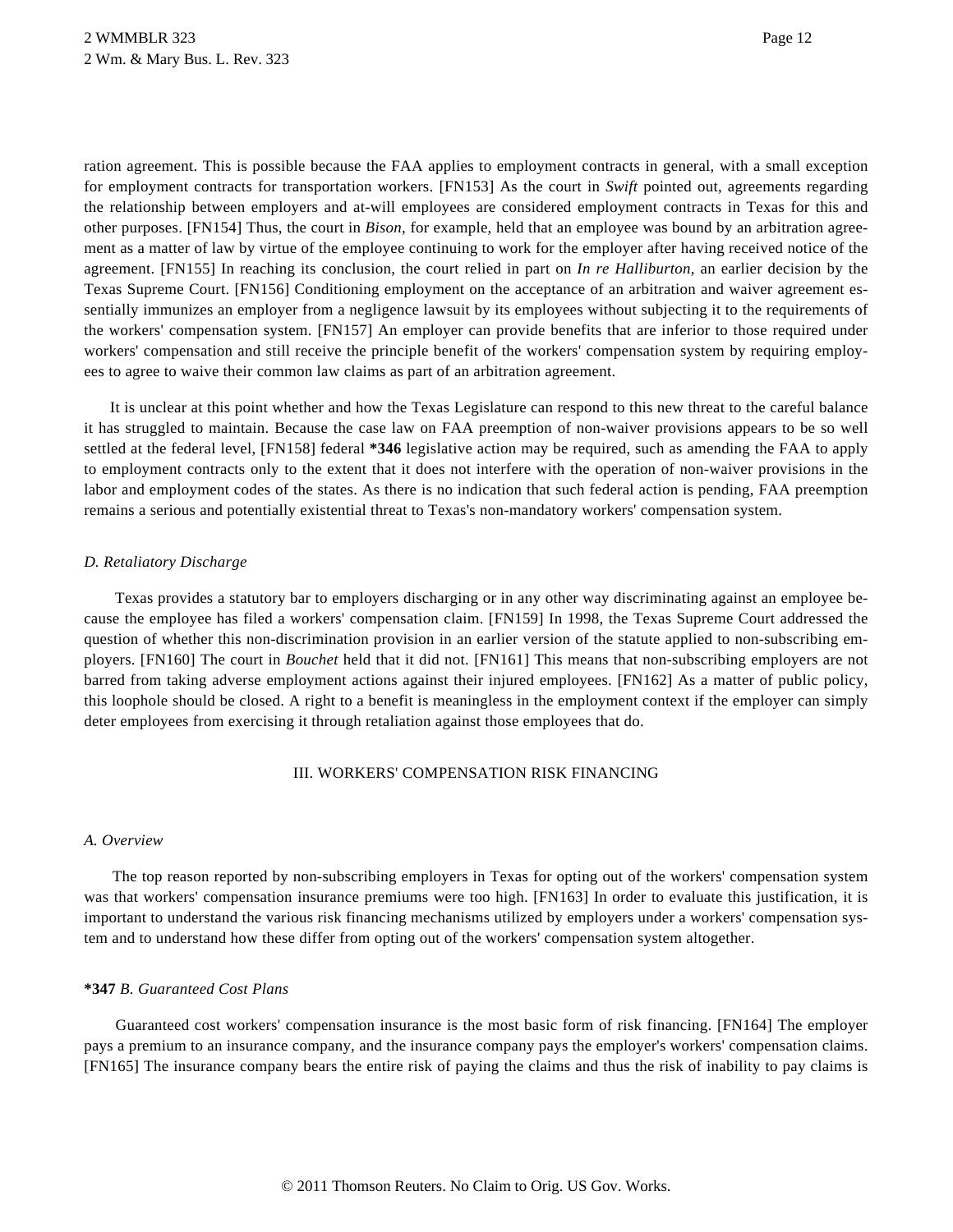minimal. [FN166] Most small to mid-size employers purchase guaranteed cost workers' com-pensation insurance. [FN167] Guaranteed cost workers' compensation premiums are calculated based on a number of factors. First, the insurer determines how to classify the predominant type of work done by the employer, what is known as the employer's governing classification. [FN168] Each insurance company that writes workers' compensation in a state files its rates with the state for each of these classifications, or class codes as they are known in the industry. [FN169] This filed rate is then multiplied by the employer's payroll to determine the premium. [FN170]

In addition to the filed rate and the payroll, insurers may add factors to adjust for the loss experience of the employer. [FN171] One such factor is called an experience modification factor, or "experience mod." [FN172] The experience mod for an employer is a comparison between the employer's historical loss experience and the historical loss experience of all employers in the same class code. [FN173] An experience mod of greater than one will result in an **\*348** increased premium, and an experience mod of less than one will result in a reduced premium. [FN174] Insurance carriers may also apply other more discretionary credits to achieve a premium level that is acceptable to the client and profitable to the carrier. [FN175]

While experience mods and discretionary credits can substantially affect workers' compensation premiums, the carriers' filed rates, which form the basis of guaranteed cost premiums, are not discretionary. [FN176] These are subject to year over year fluctuation based not only on the combined loss experience in each class code, but also on conditions in the broader insurance market like the cost and availability of reinsurance, insured losses across all lines, and investment returns. [FN177] For these reasons, employers insured under guaranteed cost programs are the ones most susceptible to fluctuations in the insurance market and to paying premiums that are the most out of proportion to their losses. [FN178] In order to avoid this result, larger employers that have reached a critical mass and predictability of expected losses tend to favor loss sensitive plans. [FN179]

# *C. Loss Sensitive Plans*

"Loss sensitive plans" is a term of art that describes any type of insurance plan in which the insured will pay more if losses are greater than expected and pay less if losses are less than expected. [FN180] There are a number of types of loss sensitive plans, including retrospective rating plans, [FN181] group captives, [FN182] self-insurance, [FN183] and large deductible plans. [FN184] This Note will provide a brief description of the latter two, as they are the simplest to understand and also the most common.

**\*349** Self-insurance is permitted in nearly every state, including Texas. [FN185] A typical self-insurance program works as follows. First, an employer must qualify as a self-insurer with the state's insurance department. [FN186] Qualification typically involves an analysis of the employer's loss history and its financial statements over a certain period of time to ensure that the employer will have the financial wherewithal to pay its claims. [FN187] Other requirements often include the payment of a surcharge and the posting of a bond with the state to guaranty payment of claims. [FN188]

Once an employer has qualified, it will typically analyze its loss forecasts. [FN189] A loss forecast is an actuarial tool that calculates an employer's expected losses in each year at various loss limits. [FN190] A loss limit is simply a cap on the value of each loss. [FN191] Through the loss forecast analysis, an employer may, for example, determine that it expects to have \$7,500,000 in total workers' compensation claims with \$7,000,000 a year in losses under \$500,000; \$6,000,000 in losses under \$250,000, and \$5,000,000 in losses under \$100,000. With this data, the employer can seek excess workers' compensation insurance quotes with different self-insured retentions (SIRs). [FN192] Assuming that the actual losses exactly matched the predictions in the loss forecast, if the employer chose an SIR of \$100,000, it would pay \$5,000,000 in workers' compensation claims out of pocket, and its insurance company would pay the remaining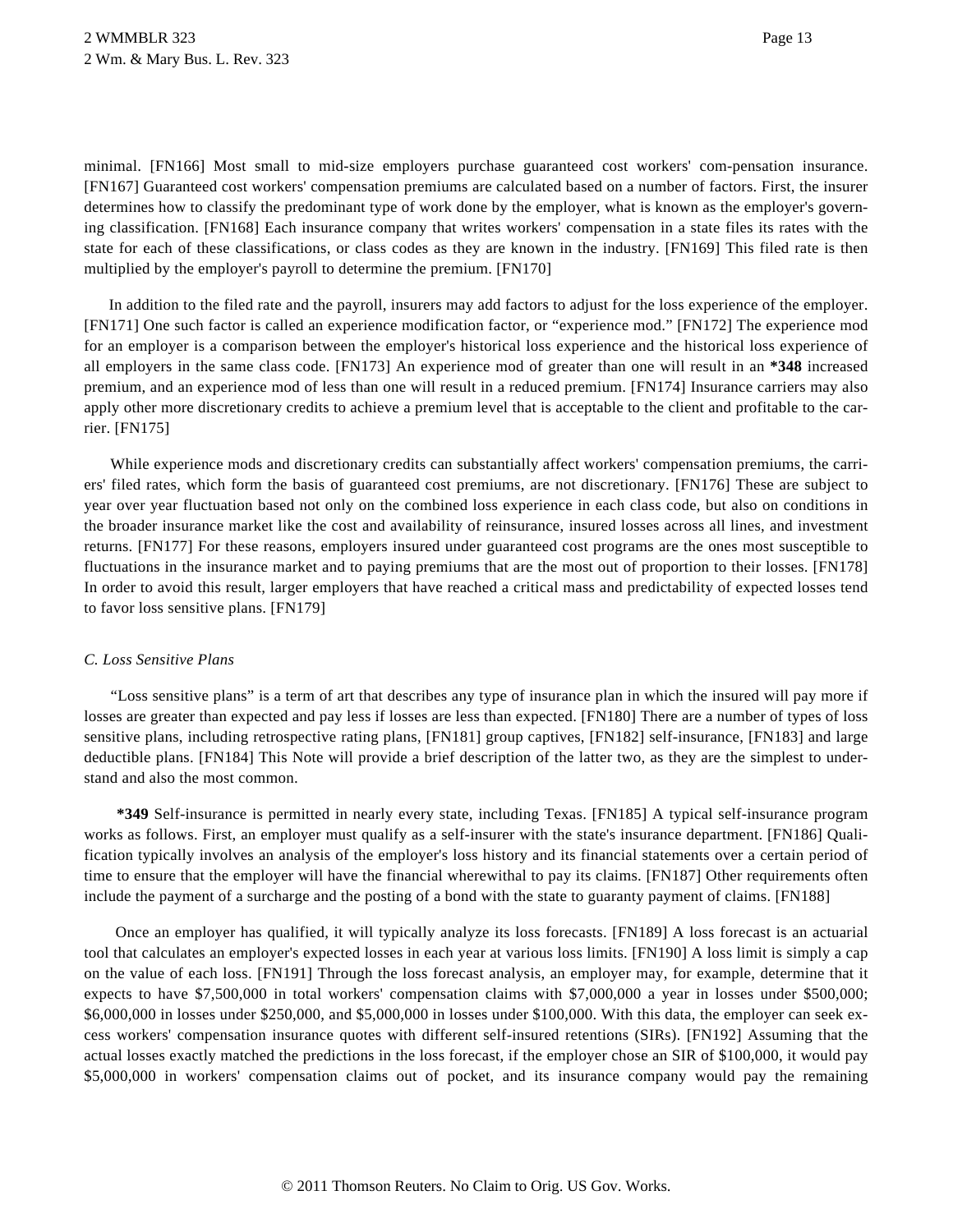\$2,500,000. Similarly, if the employer chose a \$500,000 SIR, it would pay \$7,000,000 in workers' compensation claims, and its insurance company would pay the remaining \$500,000.

In a world of perfect information, an employer would be best served by selecting the \$500,000 SIR. This is because the insurance company will charge any amount of loss forecast over the loss limit in premium. Thus, if the employer elected the \$100,000 SIR, the insurance company would start its premium calculations at \$2,500,000, the amount of losses expected over the SIR. To this number would be applied expense, profit, **\*350** and risk factors. In contrast, at a \$500,000 SIR, the insurance company would start at \$500,000, and apply its expense, profit, and risk factors to this lower amount. Assuming that expenses beyond the expected losses ran at 15 percent, [FN193] and assuming the losses came in as expected, the expenses paid at the \$100,000 SIR would be \$375,000 while they would be only \$75,000 at the \$500,000 SIR. The total cost of risk to the employer, again based on the assumptions already laid out, would be the sum of the losses the employer retained, plus the premiums charged by the insurance company. At the \$100,000 SIR, the total cost would be \$5,000,000 in retained losses, plus a premium of \$2,500,000 representing the insurer's expected losses, plus \$375,000 representing the insurer's expense and profits, for a total of \$7,875,000. At the \$500,000 SIR, the total would be \$7,000,000 in retained losses, plus \$500,000 representing the insurer's expected losses, plus \$75,000 representing the insurer's profit and expenses, for a total of \$7,575,000. Of course, there is no such thing as perfect information, and many employers will trade the increased expense for a lower amount of risk. To understand how this works, assume there are two additional losses beyond what was predicted in the loss forecast. Assume both of these losses cost \$500,000 each. The additional cost to the employer with the \$100,000 SIR would be \$200,000, two losses capped at \$100,000 each. The additional cost of these losses to the employer with the \$500,000 SIR, on the other hand, would be \$1,000,000. In a year with these two "extra" losses, the employer with the \$100,000 SIR would have a total cost of risk of \$8,075,000 whereas the employer with the \$500,000 SIR would have a total cost of risk of \$8,575,000. Notice in each of these hypotheticals that far and away the largest component in the total cost of risk is the actual losses.

A similar concept to self-insurance is the large deductible program. [FN194] The fundamental difference between a large deductible program and self-insurance is the party ultimately liable to the injured worker. [FN195] In self-**\*351** insurance, the employer is directly liable to the employee, and the insurer's liability does not attach until the employer has paid the entire amount of the self-insured retention. [FN196] In a large deductible program, on the other hand, the insurer is directly liable to the injured employee and must recover deductible payments from the employer. [FN197] Thus, the risk that the employer will not pay rests with the employee in a self-insured plan and with the insurance company in a deductible plan. Accordingly, states, on behalf of employees, protect against this risk by analyzing employers' financial ability to pay claims and by taking other steps like requiring security and collecting surcharges to fund unpaid claims. [FN198] Insurance companies perform the same functions when they write large deductible plans. [FN199]

### IV. HOW EMPLOYERS SAVE MONEY BY OPTING OUT

With this understanding of the more conventional risk financing structures for funding workplace injuries, it becomes apparent that there are essentially two ways that non-subscribers can reduce their workplace injury cost of risk. The first is for an employer to simply forgo providing any benefits and trust that its costs of defending and paying common law negligence claims will be lower than its cost of buying workers' compensation insurance. The second is for an employer to entice its employees to waive their common law negligence claims or agree to arbitrate their injury claims in exchange for occupational injury benefits that are less costly than those that would be provided under workers' compensation.

### *A. Assuming the Risk of Negligence Claims*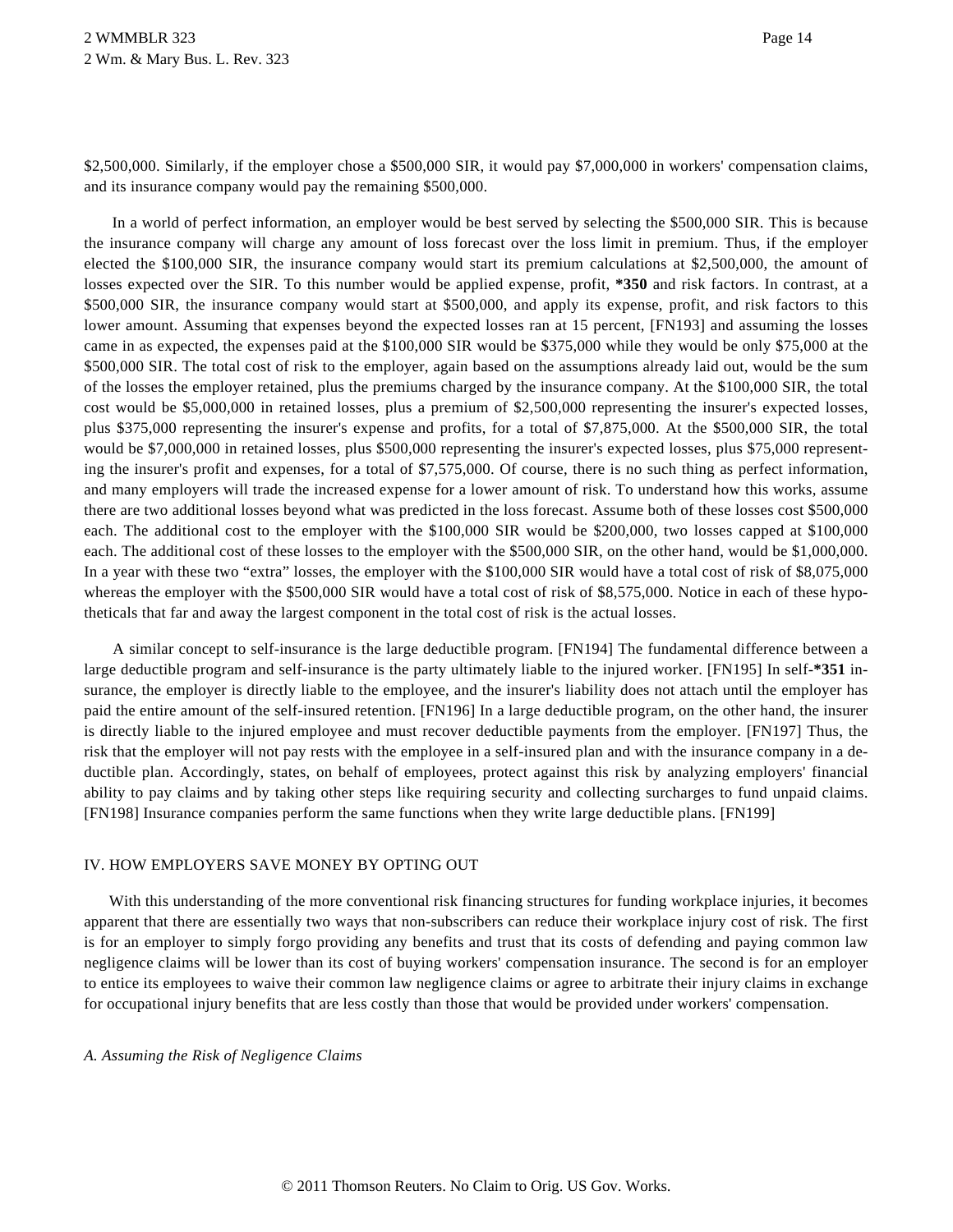Approximately 48 percent of non-subscribing Texas employers did not provide occupational injury benefits in 2008. [FN200] Employees of these employers accounted for 18 percent of the "non-subscriber" workforce. [FN201] The question that states considering elective workers' compensation need to answer is why nearly half of non-subscribing employers do not provide **\*352** occupational injury benefits. Part of the answer may be that over the years, partially through elimination of the common law defenses of assumption of risk, contributory negligence, and negligence of a fellow employee, [FN202] the Texas Legislature and courts have struck a balance: the negligence system is neither so favorable to employers that they all opt to take their chances in court nor so favorable to employees that no employer dares to opt out of the workers' compensation system. An imbalance would quickly lead to a mass shift to the more favorable position.

A look behind the numbers reveals, however, that there is something else going on. Small employers paid occupational benefits at a much lower rate than medium and large employers. [FN203] There may be perfectly valid reasons for this split. For example, it may be that a certain critical mass of employees, payroll, or losses is required to make some types of occupational injury benefits economical. Nevertheless, this raises a serious concern about the ability of these employers to pay claims. As discussed *supra* in Part III, the traditional workers' compensation risk financing mechanisms each account for the risk inability to pay claims. [FN204] Where the risk is transferred to insurance companies, as in guaranteed cost and large deductible plans, insurer solvency regulations and state guaranty funds provide protection against this risk. [FN205] Where the risk remains with the employer, as in self-insurance plans, the states protect against this risk by requiring financial reporting and collateral. [FN206] The Texas opt-out system, however, provides no such guarantees that negligence claims against an employer will be paid. The cost of such unpaid claims will be borne by the injured employees and potentially by society as a whole through social safety net programs like Social Security and Medicaid.

As a policy matter, this result should not be acceptable. Employers that retain the risk of negligence in lawsuits should not be any less accountable than those that retain the risk of workers' compensation claims through a self-insurance plan. Accordingly, states considering elective workers' compensation should subject non-subscribers to the same financial analysis and collateral requirements that they apply to self-insurers. Such requirements would likely preclude a large number of small employers from opting out, but they would ensure that those that are able to opt out are able to pay the negligence claims that ultimately arise.

**\*353** Some would argue that the smallest employers, who are presently exempt from the workers' compensation system not only in Texas, but also in several other states, [FN207] should continue to be treated differently. The argument for this is that small employers, especially start-ups, often cannot afford large overhead expenses like a workers' compensation policy, and they should be allowed to forgo this until they reach a critical mass of employees. [FN208] While the premise that small businesses sometimes need extra help may be true, any such support should not be subsidized, as a matter of policy, by the injured worker or by the taxpayer when the worker exhausts his resources.

### *B. Exchanging a Waiver for Occupational Injury Benefits*

As discussed *supra* in Part II, among non-subscribing employers only a relatively small percentage pay medical (23 percent) [FN209] and lost wage expenses (20 percent) for the entire duration of the employee's injury. [FN210] Thus, the remainder of non-subscribers that pay occupational injury benefits essentially receive waivers of negligence claims or agreements to arbitrate [FN211] in exchange for benefits that are inferior to those provided under the workers' compensation system. As noted above, this is an exceedingly difficult problem for a state to solve directly because it is preempted by ERISA from regulating the benefit plan and by the FAA from regulating the contents of arbitration agreements. [FN212] However, assuming a solution is found to the FAA preemption dilemma that would prevent employers from dir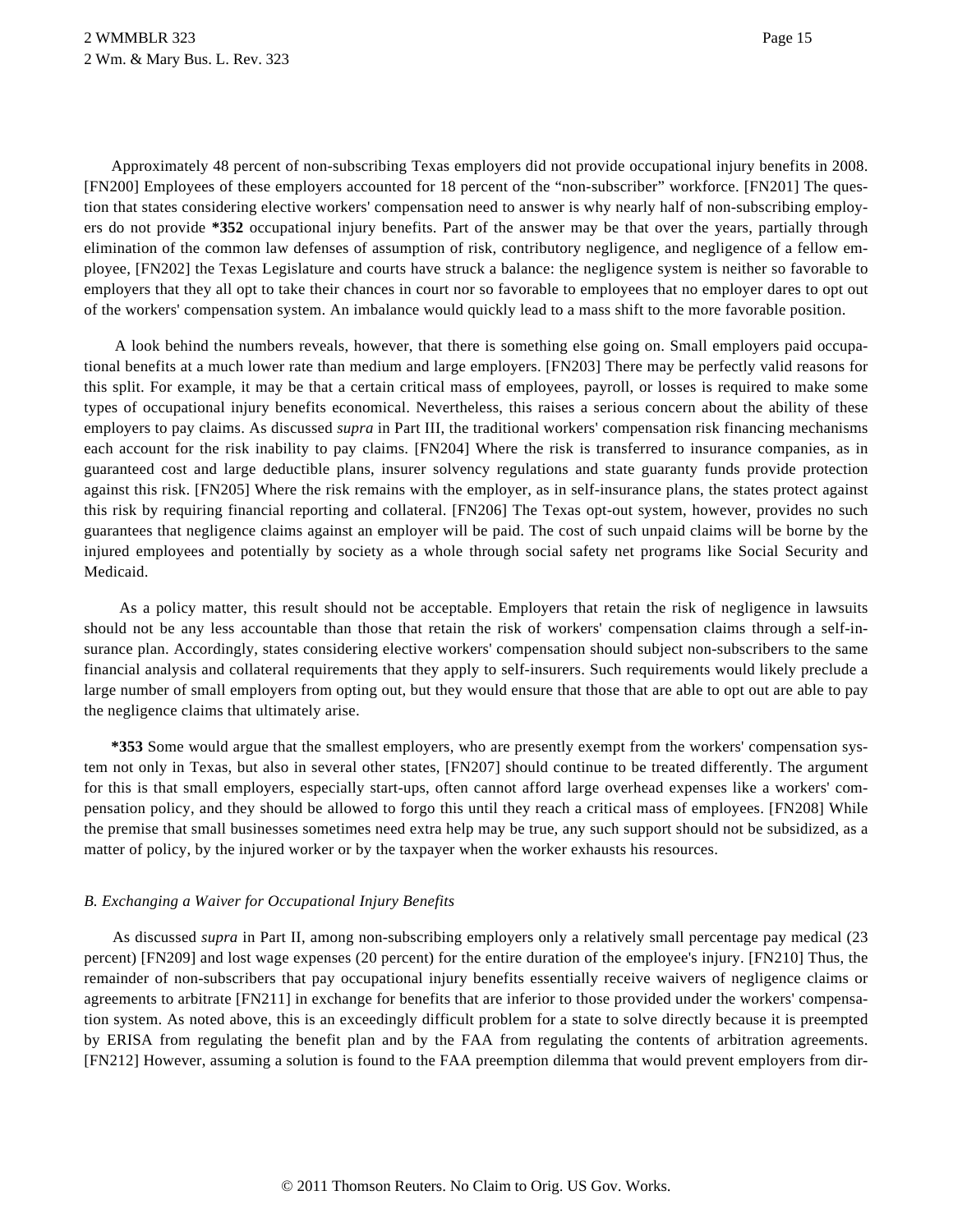ectly conditioning employment on acceptance of an arbitration and waiver agreement, [FN213] the fact that the benefits traded for are inferior to those provided by workers' compensation does not mean that such agreements would be either implicitly unfair or beyond the reach of the legislature. As long as an employer cannot condition employment on the execution of an arbitration agreement, the employee retains the power to forgo the occupational injury benefits offered by **\*354** refusing to sign the waiver or arbitration agreement. Such an employee would rely instead on the negligence remedy.

An informed employee's decision about whether to agree to this trade will depend on two factors: the generosity of the benefit plan and the employee's likelihood of prevailing in negligence claims. Thus, the legislature in a state with elective workers' compensation could indirectly regulate the contents of occupational injury plans by liberalizing or constricting the negligence remedy. If, for example, employers are providing skimpy benefits across the board, the legislature could respond by tweaking the employer's liability statute to make recovery by plaintiffs more likely. Granting employees beefed up litigation power would indirectly induce employers to provide richer benefits in order to secure waivers of this power. This, of course, assumes informed employees. The extent to which employees are or can become informed about their rights to refuse to sign waivers or arbitration agreements is an empirical matter beyond the scope of this Note. This Note assumes that it would be possible, through the plaintiff's bar, public service campaigns, and other means to make employees aware of their rights.

While it is possible to see how this could work, the problem of the burden of unpaid claims remains. The majority of Texas non-subscribers did not cover medical expenses or lost wages for the entire duration of the injury. [FN214] This means that claimants with injuries that outlast the durational or dollar limits of the employer's benefit plan will carry the burden of funding their continued medical care and lost wages. Informed employees should be capable of assessing this risk when determining whether to trade their rights to negligence claims. Furthermore, they should be capable of funding this risk through personal disability insurance. Thus, as long as two key conditions exist, namely a credible threat of successful negligence litigation and an informed workforce, this trade will be fair in most cases.

### V. THE REAL BENEFIT OF ELECTIVE WORKERS' COMPENSATION

As noted above, there are fairly serious problems with the Texas elective workers' compensation system. This Note has addressed potential solutions to some of these problems, but the question remains: why should a state move to an elective system that, outside of Texas, no other state has adopted? The answer to this question lies in the 23 percent and 20 percent **\*355** respectively of Texas non-subscribers that do pay medical expenses and wage replacement expenses for the entire duration of their employees' injuries. [FN215] These employers provide employees with substantially the same benefits as they would receive under workers' compensation, and yet, they presumably do so at a lower cost. [FN216] Benefits are strictly regulated for employers who opt into workers' compensation, but those who opt out have the opportunity to innovate and come up with ways to provide substantially the same benefits for less money. This innovation allows these employers to compete more effectively and could, down the road, lead to cost reductions even for opt in employers when the innovative ideas become adopted by the regulators.

# **CONCLUSION**

Texas's elective workers' compensation system, while not ready for off the shelf roll-out to other states, does provide a blueprint for a system other states could adopt to foster innovation and cost reduction in their workers' compensation systems. States considering elective workers' compensation systems would do well to start with Texas's basic framework, with the following changes.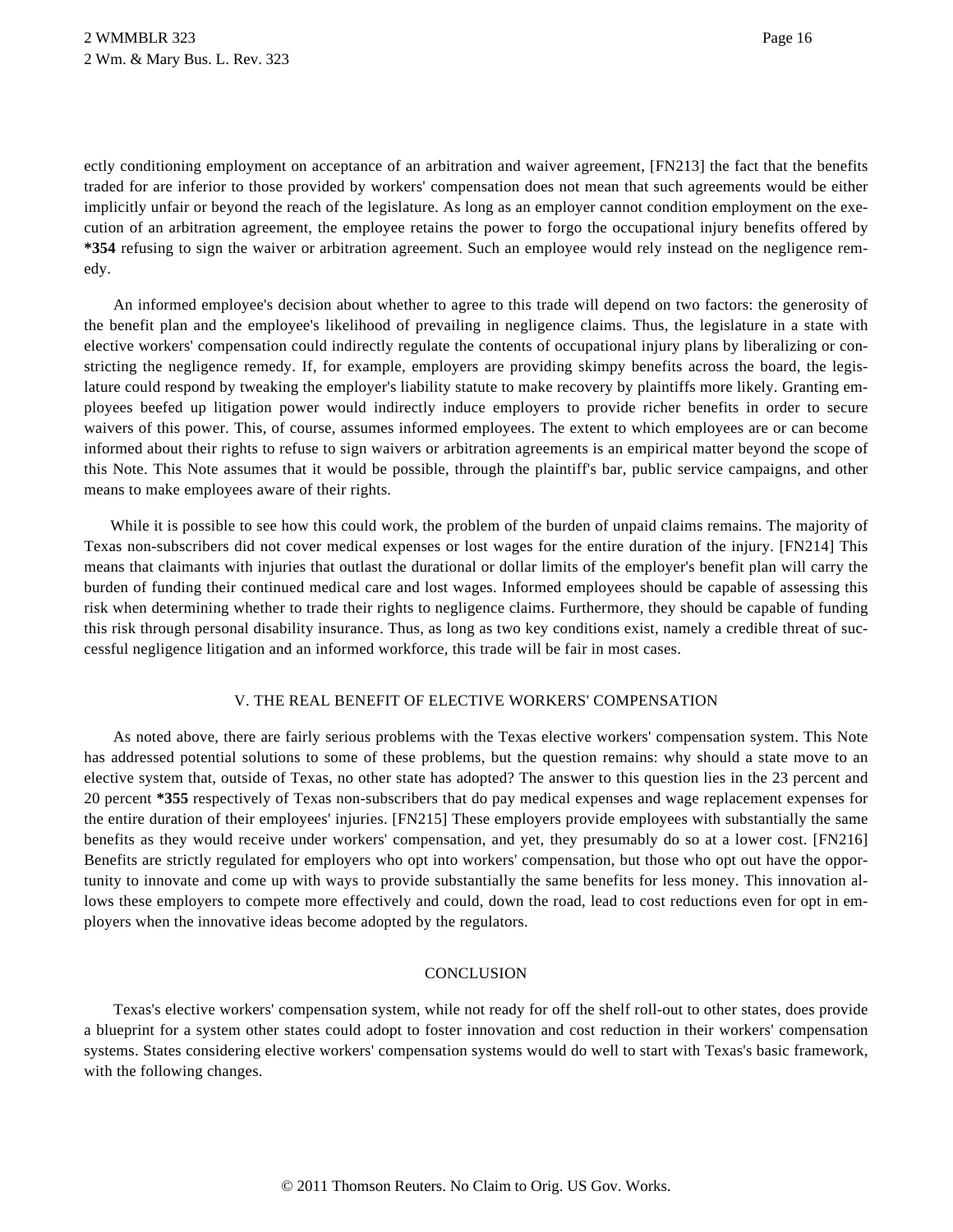First and foremost, states considering elective workers' compensation would need to achieve a solution to the FAA preemption dilemma, most likely through lobbying for a change to the FAA to constrict the FAA's preemption of employment related non-waiver provisions. This would allow states to prevent employers from extracting pre-injury waivers from their employees. This is critical because if an employer can secure waivers from its employees before injuries, it can effectively neutralize the threat of negligence suits. It can thus secure the principal benefit of a workers' compensation system, namely near immunity from employer's liability lawsuits, while at the same time providing stingy or no benefits to the employees in return.

Second, states that do move forward with elective workers' compensation should require the same financial review and collateral requirements from non-subscribers as they do from self-insurers. This would ensure that workers who were injured through the negligence of their employers could count on their employers to have the financial **\*356** wherewithal to make them whole. Such requirements would be likely to preclude a large number of small employers from opting out, but they would ensure that those who are able to opt out are able to pay the negligence claims that ultimately arise. Subscribers already guarantee their ability to pay claims either through their insurance companies or through collateral. There is no good reason that non-subscribers should be exempt from such a requirement.

Third, states considering elective workers' compensation should consider liberalization of the negligence remedy, at least to the extent Texas already has in eliminating the common law defenses of assumption of risk, contributory negligence, and negligence of a fellow employee. This will encourage non-subscribers to offer generous occupational injury benefits in exchange for waivers or arbitration agreements.

Finally, states considering elective workers' compensation should ensure that employees of non-subscribers are on the same footing as employees of subscribers with respect to retaliatory discrimination and discharge. Without protection from retaliation, employers could deter use of their benefit programs by taking adverse employment actions against employees that have availed themselves of their benefits.

Adopting an elective workers' compensation system, with these modifications, is likely to foster innovation and cost reduction in the field of occupational injuries. Employers would be empowered to develop occupational injury benefit plans that are both sufficiently generous as to make it worthwhile for their employees to trade their right to negligence claims for these plans and less costly because of a reduced need to comply with workers' compensation regulations. The cost savings employers could create would result in a competitive advantage for a state's employers and for the state itself in attracting employers.

[FNa1]. Jason Ohana is a 2011 J.D. Candidate at the Marshall-Wythe School of Law at the College of William & Mary.

[FN1]. *See infra* note 97 and accompanying text (comparing Texas's system to other states).

[FN2]. *See* discussion *infra* Part II.C (describing the impact of waiver and arbitration provisions).

[FN3]. *See infra* Part II (discussing Texas's workers' compensation system).

[FN4]. *See* discussion *infra* Part III (detailing workers' compensation risk financing).

[FN5]. *See infra* Part I.C.i-iii (chronicling the shift to a workers' compensation system).

[FN6]. *See infra* note 97 and accompanying text (discussing Texas's workers' compensation system and its comparison to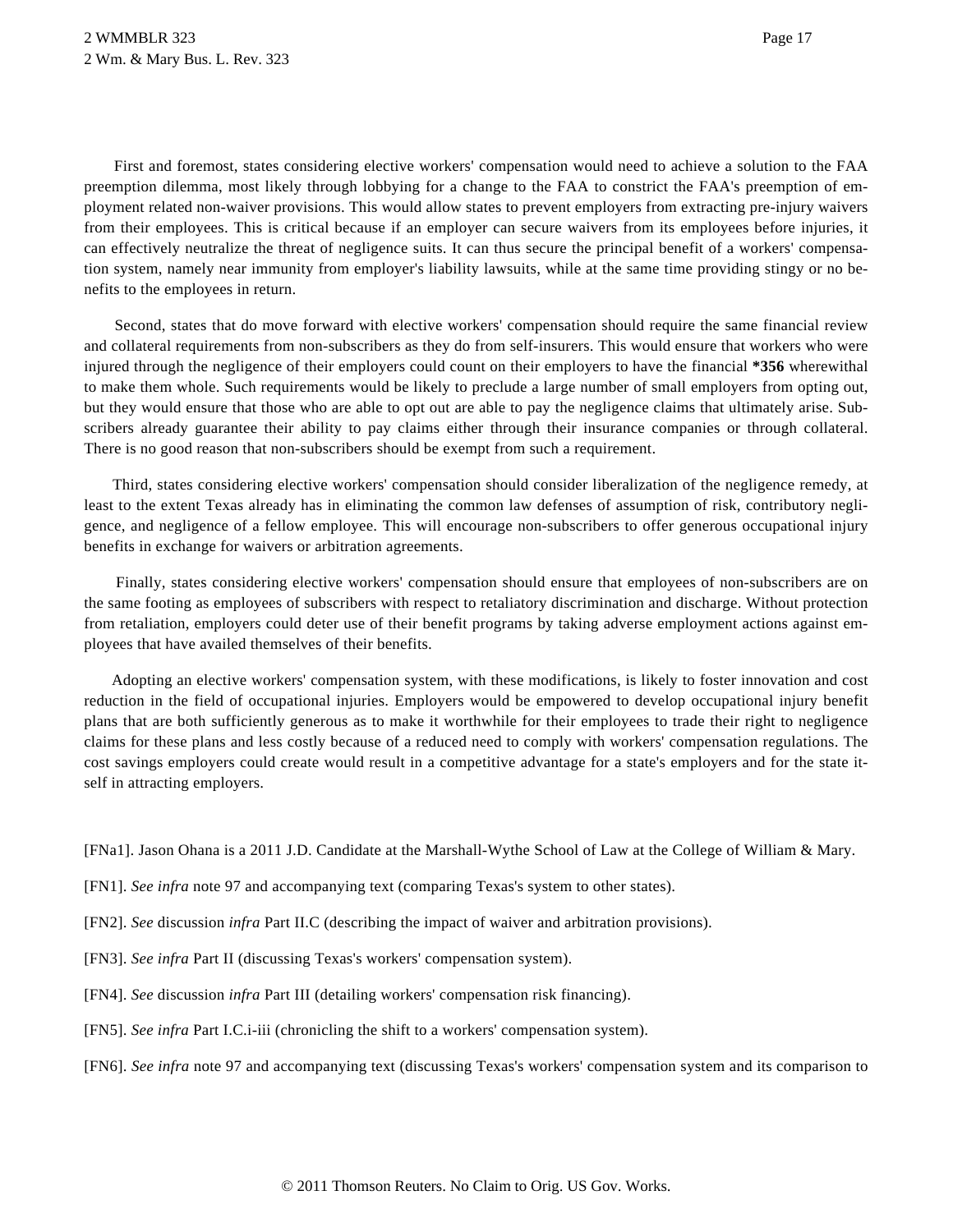other states).

[FN7]. See *infra* notes 150-54 for a discussion of the FAA's role in this context.

[FN8]. *E.g.*, PRICE V. FISHBACK & SHAWN EVERETT KANTOR, A PRELUDE TO THE WELFARE STATE: THE ORIGINS OF WORKERS' COMPENSATION 28 (2000).

[FN9]. *E.g.*, *id.* at 28-29; JACK B. HOOD ET AL., WORKERS' COMPENSATION AND EMPLOYEE PROTECTION LAWS 1-2 (3d ed. 1999).

[FN10]. *See* FISHBACK & KANTOR, *supra* note 8, at 30; HOOD ET AL., *supra* note 9, at 1-2.

[FN11]. FISHBACK & KANTOR, *supra* note 8, at 30.

[FN12]. *Id.* at 31.

[FN13]. *Id.*

[FN14]. *Id.* at 49.

[FN15]. PETER M. LENCSIS, WORKERS' COMPENSATION: A REFERENCE AND GUIDE 7 (1998).

[FN16]. *E.g.*, FISHBACK & KANTOR, *supra* note 8, at 30; HOOD ET AL., *supra* note 9, at 2-5; 1 JAMES J. LOR-IMER ET AL., THE LEGAL ENVIRONMENT OF INSURANCE 322 (1st ed. 1978).

[FN17]. *E.g.*, FISHBACK & KANTOR, *supra* note 8, at 30; HOOD ET AL., *supra* note 9, at 4-5; LORIMER ET AL., *supra* note 16.

[FN18]. *E.g.*, FISHBACK & KANTOR, *supra* note 8, at 31; HOOD ET AL., *supra* note 9, at 2-3; LENCSIS, *supra* note 16, at 7.

[FN19]. *E.g.*, HOOD ET AL., *supra* note 9, at 2-3; LENCSIS, *supra* note 15, at 7.

[FN20]. *E.g.*, FISHBACK & KANTOR, *supra* note 8, at 31; HOOD ET AL., *supra* note 9, at 4; LENCSIS, *supra* note 15, at 7. The history described here predates the rise of comparative negligence as a replacement for contributory negligence. *See, e.g.*, McIntyre v. Balentine, 833 S.W.2d 52, 55 (Tenn. 1992).

Between 1920 and 1969, a few states began utilizing the principles of comparative fault in all tort litigation. *See* C. Mutter, *Moving to Comparative Negligence in an Era of Tort Reform: Decisions for Tennessee*, 57 Tenn. L. Rev. [sic] 199, 227 n.127 (1990). Then, between 1969 and 1984, comparative fault replaced contributory negligence in 37 additional states. *Id.* at 228. In 1991, South Carolina became the 45th state to adopt comparative fault, *see Nelson v. Concrete Supply Co.* [sic], 303 S.C. 243, 399 S.E.2d 783 (1991), leaving Alabama, Maryland, North Carolina, Virginia, and Tennessee as the only remaining common law contributory negligence jurisdictions.

*Id.* (footnote omitted). [FN21]. *E.g.*, LENCSIS, *supra* note 15, at 9.

[FN22]. *See, e.g.*, TEX. LAB. CODE ANN. § 401.011(10) (West 2009) ("'Compensable injury' means an injury that arises out of and *in the course and scope of employment* for which compensation is payable under this subtitle.") (emphasis added); 1-3 LEX K. LARSON, LARSON'S WORKERS' COMPENSATION LAW § 3.01 (2009); *see also*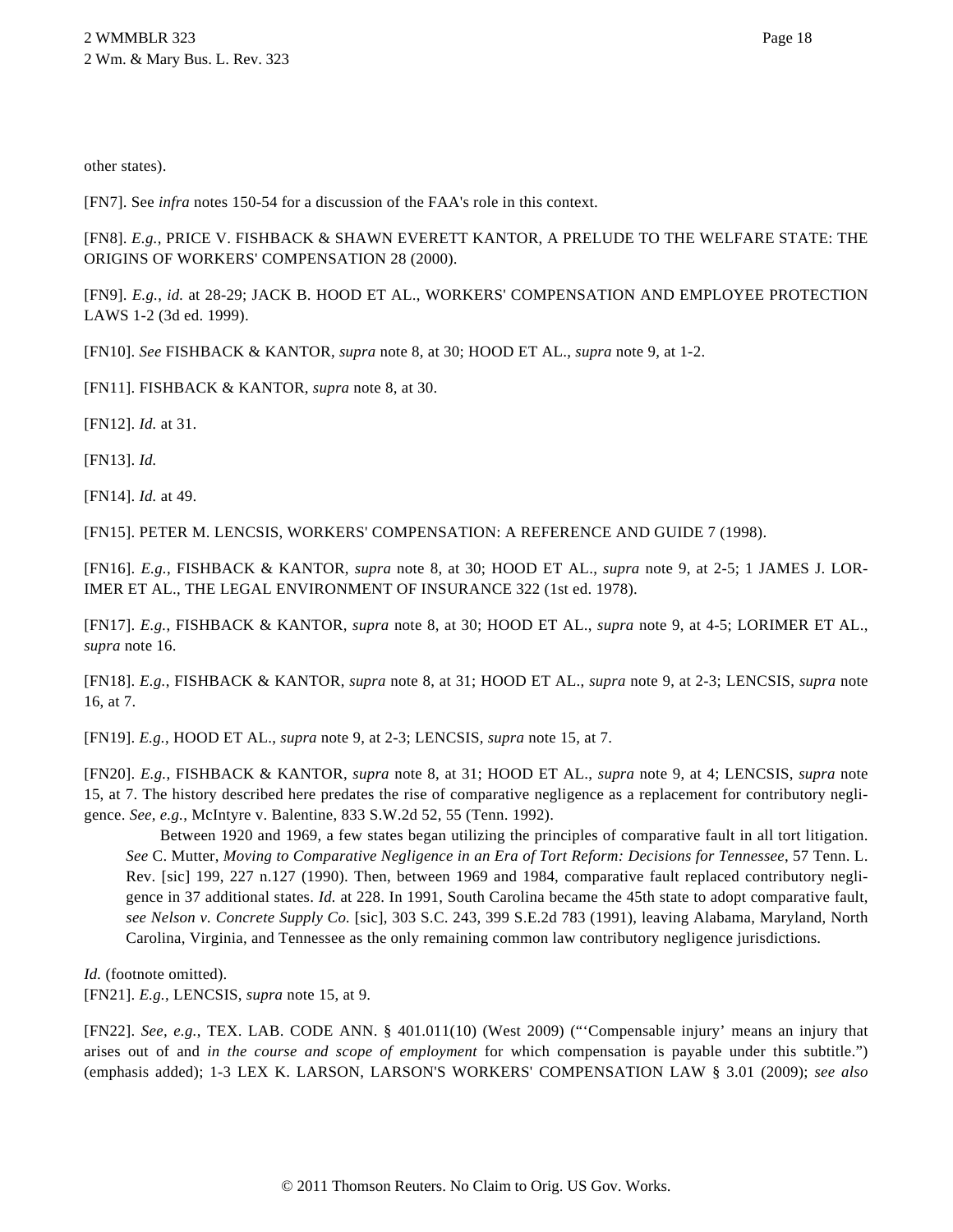LENCSIS, *supra* note 15, at 35-40 (distinguishing and explaining "arising out of" and "in the course of"). *See generally* HOOD ET AL., *supra* note 9, at 60-69 (defining "in the course of employment" and discussing employment scenarios involving risk sufficient to satisfy "arose out of" criteria).

[FN23]. Richard A. Epstein, *The Historical Origins and Economic Structure of Workers' Compensation Law*, 16 GA. L. REV. 775, 800-01 (1982).

[FN24]. LENCSIS, *supra* note 15, at 9.

[FN25]. HOOD ET AL., *supra* note 9, at 27.

[FN26]. *Id.* at 26-27; LENCSIS, *supra* note 15, at 9-10; *see also* TEX. LAB. CODE ANN. § 408.001(a) (West 2009) (offering Texas's statutory articulation of the sole remedy doctrine); 1-1 LARSON, *supra* note 22, at § 1.01 (describing a "typical" workers' compensation act, including implementation of the sole remedy doctrine and accompanying elimination of negligence analysis).

[FN27]. *See* LENCSIS, *supra* note 15, at 9-10, 52-53 (discussing the guarantee of compensation and the corresponding tradeoff of full recovery for the employee); 1-1 LARSON, *supra* note 22, at § 1.03 (describing the limitation of compensation under worker's compensation to "disability").

[FN28]. *E.g.*, HOOD ET AL., *supra* note 9, at 93; LENCSIS, *supra* note 15, at 51. In Texas, "[a]n employee who sustains a compensable injury is entitled to *all health care reasonably required* by the nature of the injury as and when needed." TEX. LAB. CODE ANN. § 408.021(a) (West 2009) (emphasis added).

[FN29]. *E.g.*, HOOD ET AL., *supra* note 9, at 97-98; LENCSIS, *supra* note 15, at 52-54. "A weekly temporary income benefit may not exceed 100 percent of the state average weekly wage." TEX. LAB. CODE ANN. § 408.061.

[FN30]. *E.g.*, LARSON, *supra* note 22, at § 1.03.

[FN31]. There are exceptions to this general rule, such as for injuries sustained outside of the employer/employee relationship and instances in which the employer commits an intentional tort. *See* LENCSIS, *supra* note 15, at 35-40, for a discussion of the "arising out of and in the course of employment" scope of workers' compensation.

[FN32]. *See* LARSON, *supra* note 22, at § 1.03 (discussing the amount of compensation and limits on types of damages such as pain and suffering); LENCSIS, *supra* note 15, at 9 (describing the tradeoffs for guaranteed compensation under workers' compensation schemes, including loss of pain and suffering damages).

[FN33]. LENCSIS, *supra* note 15, at 9.

[FN34]. *See* Samuel B. Horovitz, *Worldwide Workmen's Compensation Trends*, 59 KY. L.J. 37, 40-41 (1970) (listing Germany in 1884, Austria in 1887, Norway in 1894, Finland in 1895, Denmark, France, and Italy in 1898, Greece in 1901, Belgium and Russia in 1903); *see also* Phil Hardberger, *Texas Workers' Compensation: A Ten Year Survey- -Strengths, Weaknesses, and Recommendations*, 32 ST. MARY'S L.J. 1, 4 (2000) (denoting the adoption of the Workmen's Compensation Act of 1897 in Great Britain); Epstein, *supra* note 23, at 797 (describing the influence of the Workmen's Compensation Act of 1897 on the United States system); HOOD ET AL., *supra* note 9, at 7 (noting adoption of the Workmen's Compensation Act of 1897 in Great Britain).

[FN35]. FISHBACK & KANTOR, *supra* note 8, at 58.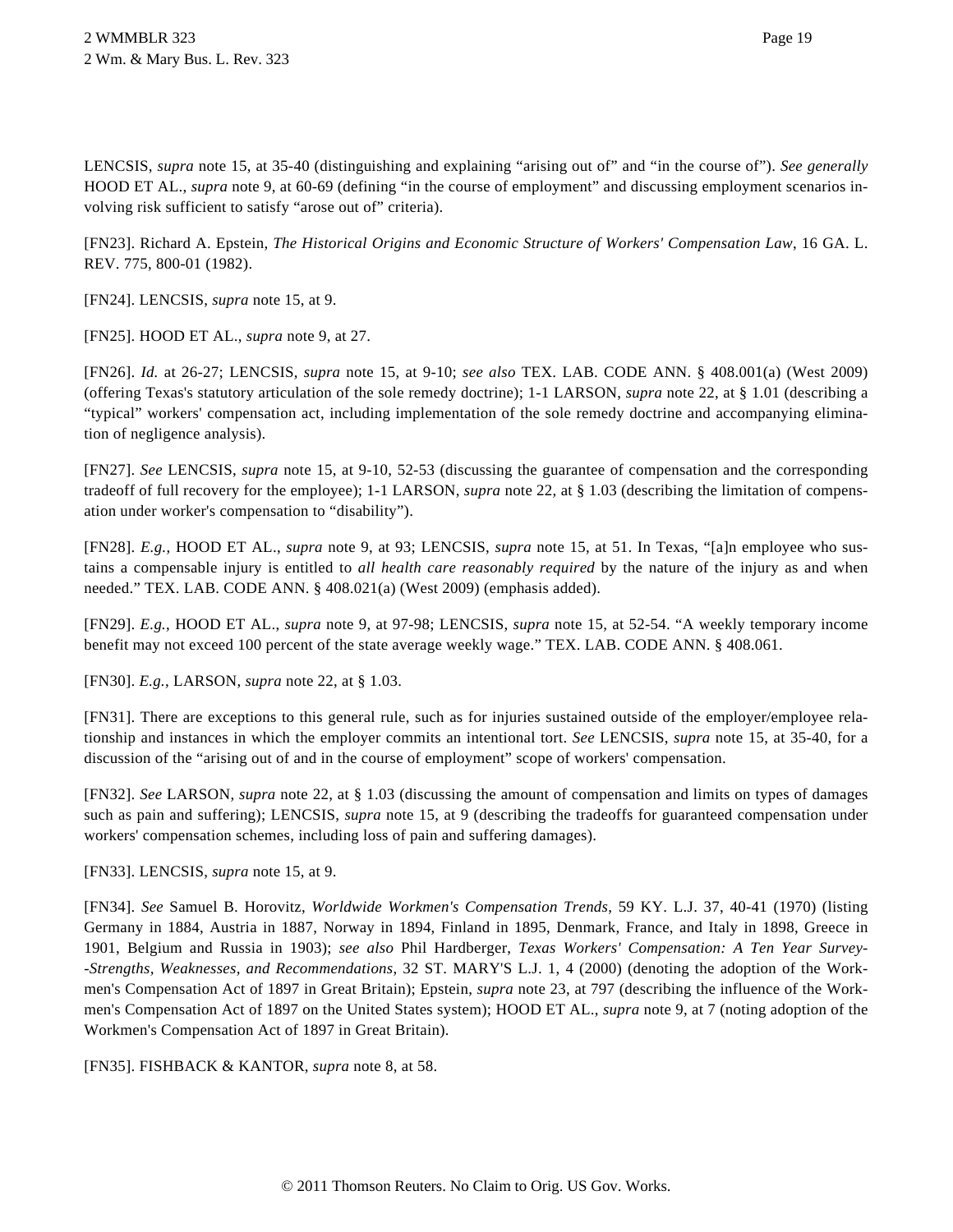[FN36]. LORIMER ET AL., *supra* note 16, at 322; Horovitz, *supra* note 34, at 41; *see also* LARSON, *supra* note 22, at § 2.08 (explaining that Hawaii was the final state to adopt a workers' compensation system in 1963).

[FN37]. FISHBACK & KANTOR, *supra* note 8, at 113.

[FN38]. *See id.* at 89, 112-13.

[FN39]. *Id.* at 89.

[FN40]. *See id.* at 94-95; *see also* J.E. Rhodes, *The Inception of Workmen's Compensation in the United States*, 11 ME. L. REV. 35, 37-38 (1917) (noting the passage and effect of the English Employer's Liability Act); LARSON, *supra* note 22, at § 2.05 (discussing Employer's Liability Acts starting with the English Employer's Liability Act of 1880); Epstein, *supra* note 23, at 787-97 (noting the English Employer's Liability Act that imposed a qualified form of negligence liability on employers).

[FN41]. *E.g.*, FISHBACK & KANTOR, *supra* note 8, at 94.

[FN42]. *Id.*

[FN43]. *Id.*

[FN44]. *Id.*

[FN45]. *Id.* at 96-97.

[FN46]. Green v. W. Am. Co., 70 P. 310, 320 (1902).

[FN47]. *Id.* at 311.

[FN48]. *Id.*

[FN49]. *Id.* at 318.

[FN50]. *Id.* at 318 (citing Narromore v. Cleveland, C., C. & St. L. Ry. Co., 96 F. 298, 304-05 (6th Cir. 1899)).

[FN51]. *Id.* at 318.

[FN52]. FISHBACK & KANTOR, *supra* note 8, at 98.

[FN53]. *Id.*

[FN54]. *Id.* at 95, 98.

[FN55]. *Id.* at 93-101.

[FN56]. *Id.* at 90.

[FN57]. *Id.* at 101.

[FN58]. *Id.*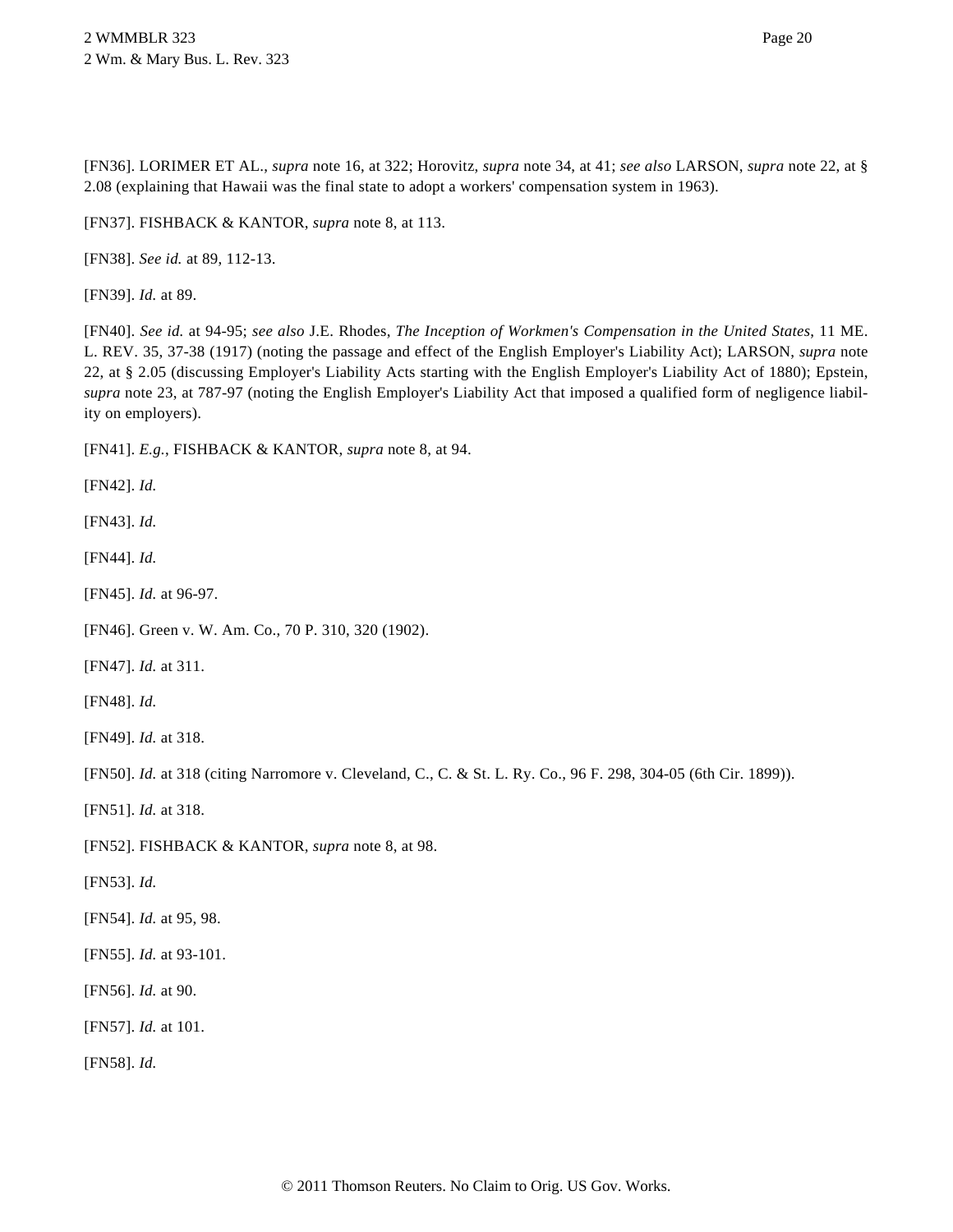# [FN59]. *Id.*

[FN60]. *Id.*

[FN61]. *Id.*; *see also* Green v. W. Am. Co., 70 P. 310, 320 (1902) (describing alleged negligence causes of action in a worker personal injury case).

[FN62]. FISHBACK & KANTOR, *supra* note 8, at 101.

[FN63]. *Id.* at 109-12 In states with a monopolistic state fund, the state fund acts as the sole workers' compensation insurance carrier for the state. Private workers' compensation insurance is not allowed in such states. *E.g.*, LENCSIS, *supra* note 15, at 78. Thus, it is understandable why the insurance industry would be opposed to legislation mandating a monopolistic state fund.

[FN64]. FISHBACK & KANTOR, *supra* note 8, at 112.

[FN65]. *Id.* Adverse selection is a term of art in the risk management and insurance industry. It refers to a situation in which individuals with low levels of risk opt out of the insurance market. With fewer "good risks" in the market, the average cost of risk for those that remain in the market increases. This is because the cost of the "bad risks" will be distributed across fewer premium payers. As this cost increases, more good risks may drop out fueling a cycle of increased costs and average losses. Mandatory participation obviates this danger by not allowing "good risks," or anyone else, to opt out.

[FN66]. *Id.* at 113

[FN67]. U.S. CHAMBER OF COMMERCE, 2009 ANALYSIS OF WORKERS' COMPENSATION LAWS 10-13 (2009) [hereinafter CHAMBER OF COMMERCE ANALYSIS].

[FN68]. FISHBACK & KANTOR, *supra* note 8, at 103-04 tbl.4.3; LENCSIS, *supra* note 15, at 11-13.

[FN69]. LENCSIS, *supra* note 15, at 12.

[FN70]. *See e.g.*, N.Y. Cent. R.R. Co. v. White, 243 U.S. 188 (1917) (holding the New York Workmen's Compensation Act does not violate the Due Process Clause); Hawkins v. Bleakly, 243 U.S. 210 (1917) (holding the Iowa elective Workmen's Compensation Act did not violate the Due Process Clause); Mountain Timber Co. v. Washington, 243 U.S. 219 (1917) (holding the Washington Workmen's Compensation Act does not violate the Due Process Clause).

[FN71]. *Hawkins*, 243 U.S. at 210; *N.Y. Cent. R.R. Co.*, 243 U.S. at 188; *Mountain Timber Co.*, 243 U.S. at 219.

[FN72]. *See* Jeffrey Mfg. Co. v. Blagg, 235 U.S. 571, 571 (1915) (stating that employers do not waive common law defenses if they fail to comply with state workers' compensation statutes); *see also* FISHBACK & KANTOR, *supra* note 8 at 103-04 tbl.4.3; LENCSIS, *supra* note 15, at 11-13.

[FN73]. *See N.Y. Cent. R.R. Co.*, 243 U.S. at 206 (explaining that freedom of contract is included in the right to liberty and the right to private property). Both of these rights are guaranteed by the Fifth and Fourteenth Amendments to the U.S. Constitution against deprivation by the federal or state governments respectively, without due process of law. U.S. CONST. amend. V & XIV.

[FN74]. *E.g.*, LENCSIS, *supra* note 15, at 13.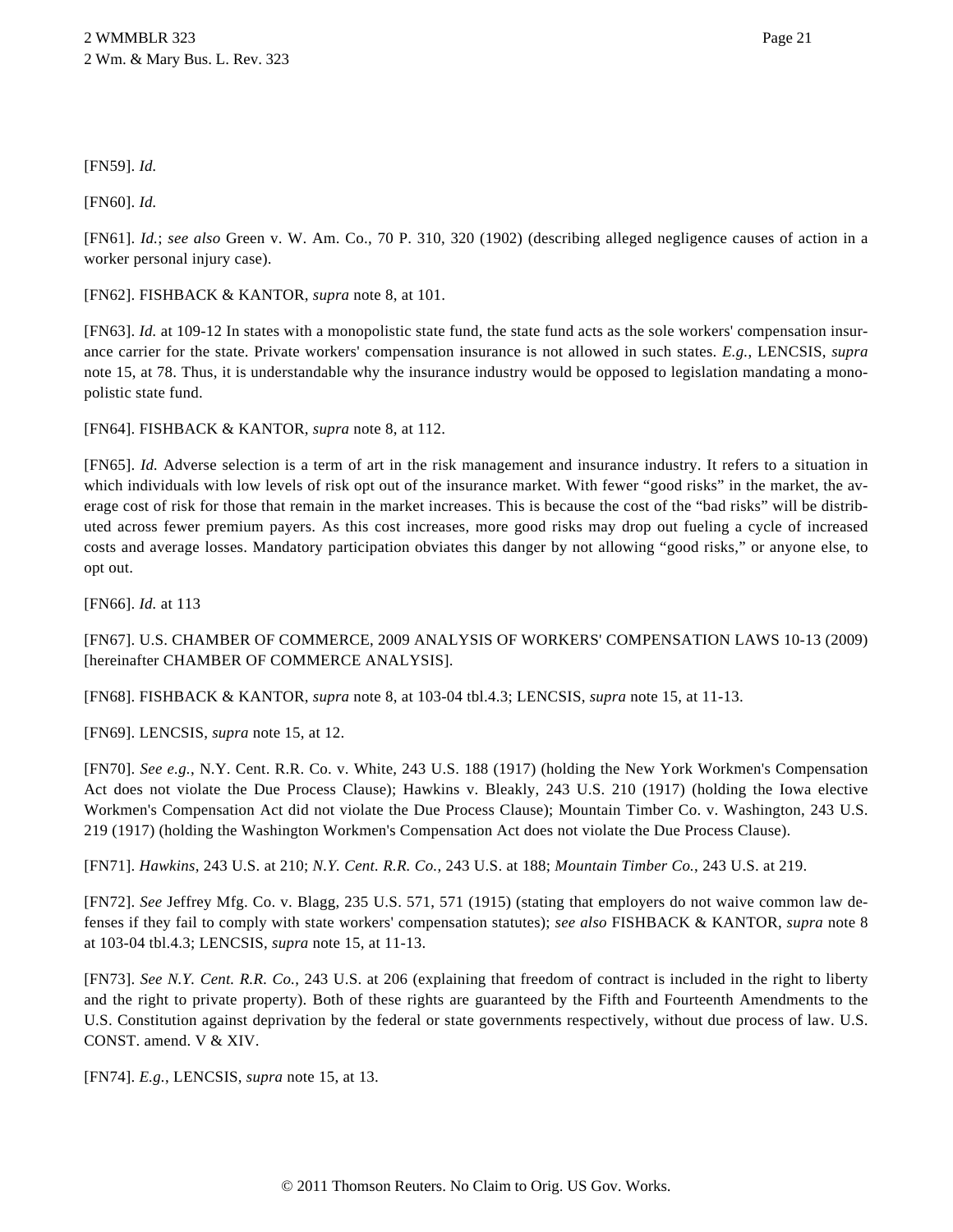[FN75]. *Id.*

[FN76]. *Id.*

[FN77]. *Id.*

[FN78]. *Id.*

[FN79]. *Id.*

[FN80]. *See* N.Y. Cent. R.R. Co. v. White, 243 U.S. 188, 188 (1917) (upholding the New York Workmen's Compensation statute); Hawkins v. Bleakly, 243 U.S. 210, 210 (1917) (upholding the Iowa elective Workmen's Compensation statute); Mountain Timber Co. v. Washington, 243 U.S. 219, 219 (1917) (upholding the Washington Workmen's Compensation statute).

[FN81]. *N.Y. Cent. R.R. Co.*, 243 U.S. at 205.

[FN82]. *Id.* at 206.

[FN83]. Ward & Gow v. Krinsky, 259 U.S. 503 (1922).

[FN84]. *Id.* at 506-07.

[FN85]. *Id.* at 527 (McReynolds, J., dissenting).

[FN86]. *Id.* at 506-07.

[FN87]. *Id.* at 513 (reasoning "[t]hat there was inherent hazard in Krinsky's occupation is conclusively shown by the fact that in the course of it he received a serious and disabling personal injury arising out of it").

[FN88]. *Id.* at 520.

[FN89]. *Id.* at 520-21.

[FN90]. Madera Sugar Pine Co. v. Indus. Accident Comm'n, 262 U.S. 499, 499 (1923) (emphasis added).

[FN91]. *Id.* at 500-01.

[FN92]. *Id.* at 501 (citing *Ward*, 259 U.S. 503).

[FN93]. *Ward*, 259 U.S at 520.

[FN94]. *Id.* at 499.

[FN95]. *Madera*, 262 U.S. at 501.

[FN96]. LENCSIS, *supra* note 15, at 13.

[FN97]. *Id.*; *see also* TEX. DEP'T OF INS. WORKERS' COMP. RESEARCH & EVALUATION GRP., COMPARISON OF STATE WORKERS' COMPENSATION SYSTEMS 5 tbl.1 (2008), *available at* http://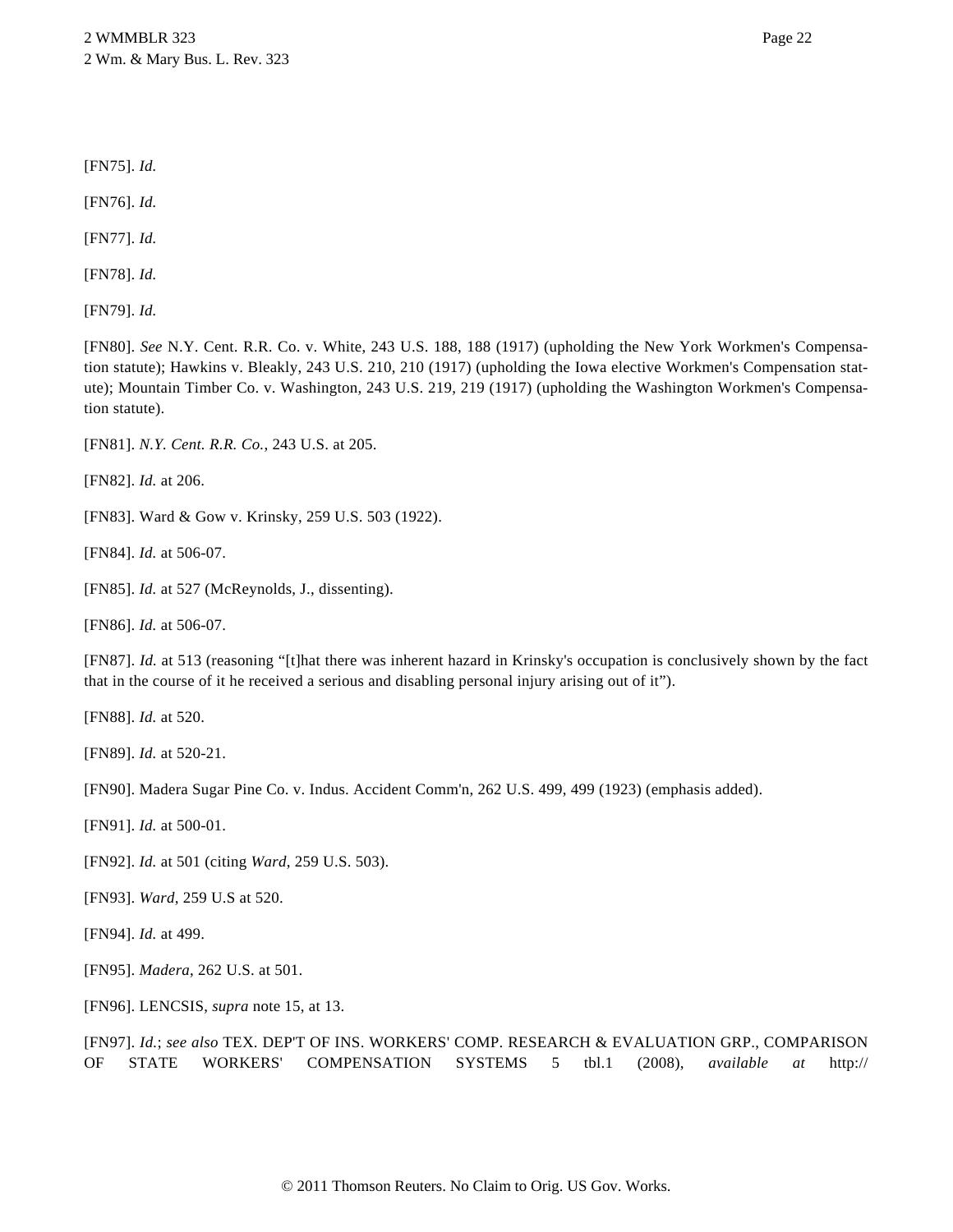www.tdi.state.tx.us/wc/regulation/documents/wc0904compare.zip [hereinafter COMPARISON OF SYSTEMS] (citing U.S. CHAMBER OF COMMERCE, 2003 ANALYSIS OF WORKERS' COMPENSATION LAWS (2003)) (comparing state workers' compensation systems); TEX. DEP'T OF INS. WORKERS' COMP. RESEARCH & EVALUATION GRP., EMPLOYER PARTICIPATION IN THE TEXAS WORKERS' COMPENSATION SYSTEM: 2008 ESTIMATES 2 (2008), *available at* http:// www.tdi.state.tx.us/reports/wcreg/documents/2008\_Employer\_Partic.ppt [hereinafter EM-PLOYER PARTICIPATION 2008] (discussing employer participation in the Texas worker's compensation system); CHAMBER OF COMMERCE ANALYSIS*, supra* note 67 (listing the characteristics of states' workers' compensation systems).

[FN98]. LENCSIS, *supra* note 15, at 13; CHAMBER OF COMMERCE ANALYSIS, *supra* note 67.

[FN99]. LENCSIS, *supra* note 15, at 13; COMPARISON OF SYSTEMS, *supra* note 97 at 5 tbl.1; EMPLOYER PARTI-CIPATION 2008, *supra* note 97, at 2; CHAMBER OF COMMERCE ANALYSIS, *supra* note 67.

[FN100]. CHAMBER OF COMMERCE ANALYSIS, *supra* note 67.

[FN101]. N.J. STAT. ANN. § 34:15-72 (West 2010); LENCSIS, *supra* note 15, at 111.

[FN102]. LENCSIS, *supra* note 15, at 111.

[FN103]. CHAMBER OF COMMERCE ANALYSIS, *supra* note 67, at 22. Table II of the same report states that workers' compensation in South Dakota is "[c]ompulsory as to all employment. Elective as to employer performing labor incidental to job." *Id.*

[FN104]. S.D. CODIFIED LAWS § 62-3-11 (2009).

[FN105]. *Id.*

[FN106]. N.J. STAT. ANN. § 34:15-72 (West 2010); S.D. CODIFIED LAWS § 62-3-11.

[FN107]. LENCSIS, *supra* note 15, at 13*;* COMPARISON OF SYSTEMS, *supra* note 97; EMPLOYER PARTICIPA-TION 2008, *supra* note 97, at 2; CHAMBER OF COMMERCE ANALYSIS, *supra* note 67.

[FN108]. EMPLOYER PARTICIPATION 2008, *supra* note 97, at 2, 4 (relying heavily on the data contained in this report). The report is based on a survey of 2,585 employers conducted by the Texas Department of Insurance and the Public Policy Research Institute at Texas A&M University. *Id.* The authors of the report estimate that their statistical findings have a 2.4 percent margin of error at the 95 percent confidence level. *Id.*

[FN109]. TEX. LAB. CODE ANN. § 406.002(a) (West 2009).

[FN110]. *Id.*

[FN111]. *Id.*

[FN112]. EMPLOYER PARTICIPATION 2008, *supra* note 97, at 6.

[FN113]. *Id.* at 7.

[FN114]. *Id.* at 8.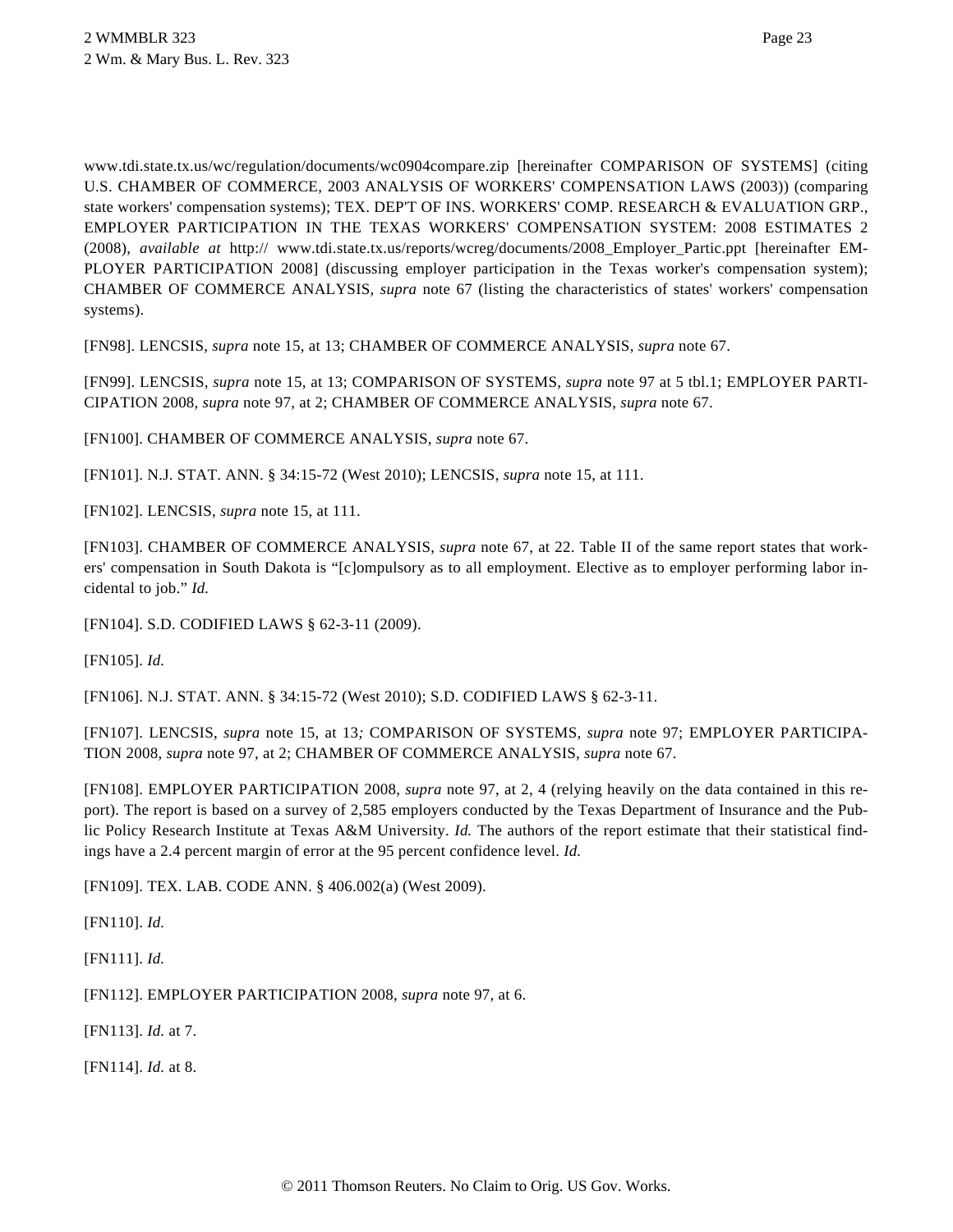[FN116]. *Id.* at 14.

- [FN117]. *See* TEX. LAB. CODE ANN. § 406.033 (West 2009) (listing the defenses that are unavailable to employers).
- [FN118]. *See id.* (listing the defenses that are unavailable to employers); *see also* LENCSIS, *supra* note 15, at 111.

[FN119]. TEX. LAB. CODE ANN. § 406.033(a).

[FN120]. *Id.*

[FN121]. *Id.* § 406.034(a).

[FN122]. *Id.* § 406.034(b).

[FN123]. *Id.* § 406.034(d).

[FN124]. Hardberger, *supra* note 34, at 7; EMPLOYER PARTICIPATION 2008, *supra* note 97, at 22-28.

[FN125]. EMPLOYER PARTICIPATION 2008, *supra* note 97, at 26.

[FN126]. *Id.* at 23.

[FN127]. *Id.* at 24.

[FN128]. *Id.* at 24.

[FN129]. Hardberger*, supra* note 34, at 7; EMPLOYER PARTICIPATION 2008, *supra* note 97, at 22-28. Employers are not required to pay *any* benefits absent a showing of negligence. *Id.*

[FN130]. EMPLOYER PARTICIPATION 2008, *supra* note 97, at 23.

[FN131]. *Id.* at 27.

[FN132]. *Id.*

[FN133]. *See id.* (detailing payments of medical benefits by non-subscriber employers).

[FN134]. *Id.* at 28.

[FN135]. *Id.*

[FN136]. *See, e.g.*, Lawrence v. CDB Servs., Inc., 44 S.W.3d 544, 554 ( Tex. 2001) (holding that the Texas statute did not clearly prohibit pre-injury waivers, and as such, the court lacked authority to read such a prohibition into the statute).

[FN137]. Hardberger*, supra* note 34, at 10.

[FN138]. *Id.* at 19.

[FN139]. TEX. LAB. CODE ANN. § 406.033(e) (West 2009).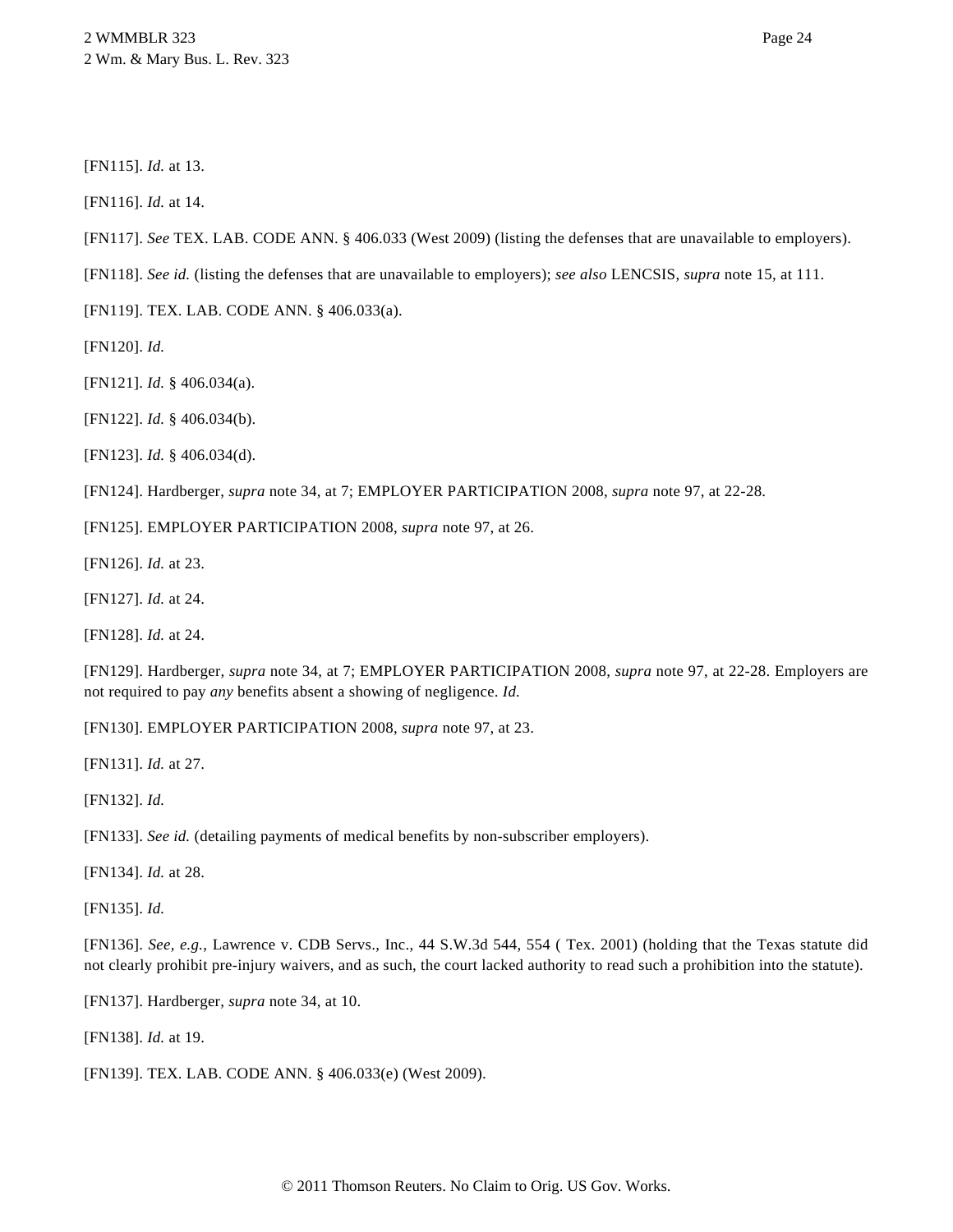[FN140]. *See, e.g.*, Bison Bldg. Materials, Ltd. v. Sambrano, No. 01-07-00003, 2008 Tex. App. LEXIS 4844, at \*8 ( Tex. App. Houston 1st Dist. June 26, 2008) (involving the employer's delivery of a post-injury waiver to the employee, while the employee awaited treatment, stating "in electing to accept benefits under the PLAN, I understand and agree to give up the right to file a legal action against the Company ... for any and all damages sustained by me because of my injury").

[FN141]. *Id.* at \*9 n.6.

[FN142]. TEX. LAB. CODE ANN. § 406.033(f).

[FN143]. *Id.*

[FN144]. *See* Hardberger, *supra* note 34, at 12-15 (discussing the use of arbitration provisions to limit employee causes of action); EMPLOYER PARTICIPATION 2008, *supra* note 97, at 29-31 (quantifying the use of arbitration).

[FN145]. EMPLOYER PARTICIPATION 2008, *supra* note 97, at 30.

[FN146]. *Id.*

[FN147]. *Id.*

[FN148]. *Id.* at 31.

[FN149]. *Id.*

[FN150]. 9 U.S.C. § 1 (2009).

[FN151]. *See* Bison Bldg. Materials, Ltd. v. Sambrano, No. 01-07-00003, 2008 Tex. App. LEXIS 4844, at \*34 ( Tex. App. Houston 1st Dist. June 26, 2008) ("[W]e ... now hold that the FAA preempts any potential application of the Texas non-waiver provision stated in Labor Code section 406.033(e) to prevent enforcement of the arbitration clause stated in [the] Labor Code."); *In re* Border Steel, Inc., 229 S.W.3d 825, 832 ( Tex. Ct. App. 2007) ("[T]he FAA preempts the application of the Texas non-waiver provision to prevent the enforcement of the Arbitration Agreement at issue here."); *In re* R & R Pers. Specialists of Tyler, Inc., 146 S.W.3d 699, 704 ( Tex. Ct. App. 2004) ("We conclude that the FAA preempts the application of the nonwaiver provision to prevent or restrict enforcement of the arbitration provisions at issue here."). These holdings are consistent with the holdings of other courts on the preemption by the FAA of various nonwaiver provisions. *See, e.g.*, Southland Corp. v. Keating, 465 U.S. 1 (1984) (holding that the FAA preempted a nonwaiver provision in California's franchise statute); Jack B. Anglin Co. v. Tipps, 842 S.W.2d 266 (Tex. 1992) (holding that the FAA preempted a non-waiver provision in the Texas Deceptive Trade Practices--Consumer Protection Act); Commerce Park at DFW Freeport v. Mardian Constr. Co., 729 F.2d 334 (5th Cir. 1984).

[FN152]. *See supra* text accompanying note 151.

[FN153]. 9 U.S.C. § 1 (2006); Circuit City Stores, Inc. v. Adams, 532 U.S. 105, 109 (2001); *see also In re* Swift Transp. Co., 311 S.W.3d 484, 488 ( Tex. App. 2009) (holding that an arbitration agreement in a non-subscriber's occupational injury benefit plan was part of an employment contract since employees could not opt-out of participation and that since the employee in issue was involved in transportation, the arbitration agreement was not enforceable under the FAA).

[FN154]. *See Swift Transp.*, 311 S.W.3d at 489 (citing Sterner v. Marathon Oil Co., 767 S.W.2d 686, 689 ( Tex. 1989)).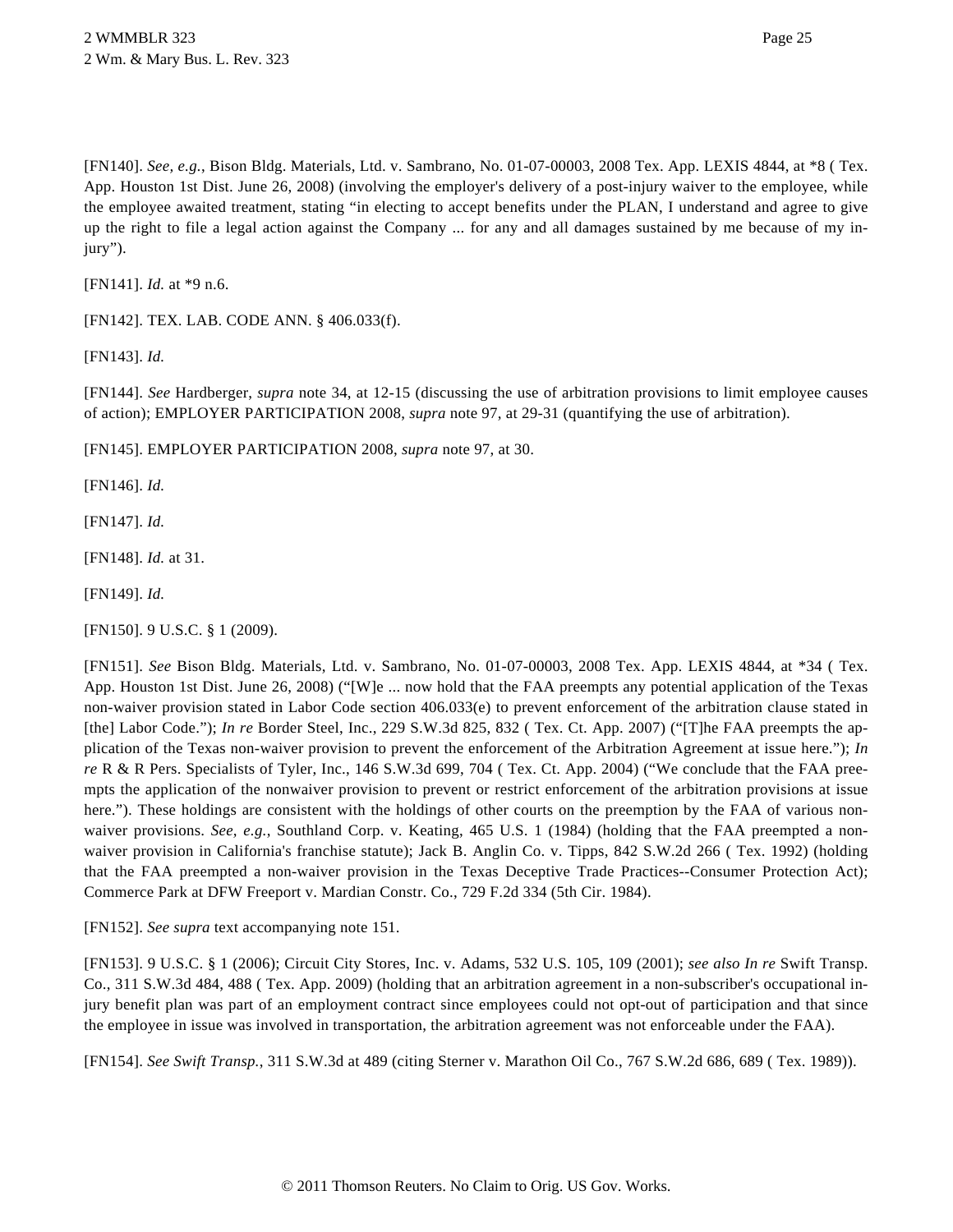[FN155]. Bison Bldg. Materials, Ltd. v. Sambrano, No. 01-07-00003, 2008 Tex. App. LEXIS 4844, at \*18 ( Tex. App. Houston 1st Dist. June 26, 2008).

[FN156]. *In re* Halliburton Co., 80 S.W.3d 566, 572-73 (2002) (holding that an at-will employee accepted an arbitration agreement after notice was provided and the employee continued working for the employer after the effective date of the agreement).

[FN157]. *See id.*

[FN158]. *See supra* text accompanying note 151.

[FN159]. TEX. LAB. CODE ANN. § 451.001 (West 2009).

[FN160]. *See* Tex. Mexican Ry. v. Bouchet, 963 S.W.2d 52, 53 ( Tex. 1998).

[FN161]. *Id.*

[FN162]. *See id.* at 56 (holding that an employee's action for retaliation cannot stand if not covered by the Texas Workers' Compensation Act).

[FN163]. EMPLOYER PARTICIPATION 2008, *supra* note 97, at 13-14.

[FN164]. The author of this Note spent six years working as a licensed commercial insurance broker for one of the two largest brokers in the world. Much of this section reflects general commercial insurance knowledge the author acquired working in the insurance industry. For additional information on risk financing, see generally RICHARD BER-THELSEN, ET AL., RISK FINANCING (4th ed. 2006), which provides a detailed treatment of risk financing.

[FN165]. BERTHELSEN, ET AL., *supra* note 164, at 2.3.

[FN166]. *Id.*

[FN167]. *Id.*

[FN168]. *See e.g.*, *Workers' Compensation Risk Classification*, WASHINGTON STATE DEPARTMENT OF LABOR AND INDUSTRIES, http:// www.lni.wa.gov/ClaimsIns/Insurance/RatesRisk/How/RatesFaq/Default.asp (last visited Feb. 26, 2011) (Risk Classification).

[FN169]. *Id.*

[FN170]. *Id.*

[FN171]. *See generally* BERTHELSEN, ET AL., *supra* note 164, at 6.5

[FN172]. *Id.* (an experience mod may fall under the category of experience rating).

[FN173]. *Id.* (explaining that an experience rating refers to a plan that "adjusts the premium for the current policy period to recognize the loss experience of the insured organization during *past* policy periods") For detailed information on how to calculate an experience modification factor, see *Calculating a Firm's Experience Modification Factor*, WASHING-TON STATE DEPARTMENT OF LABOR AND INDUSTRIES, http://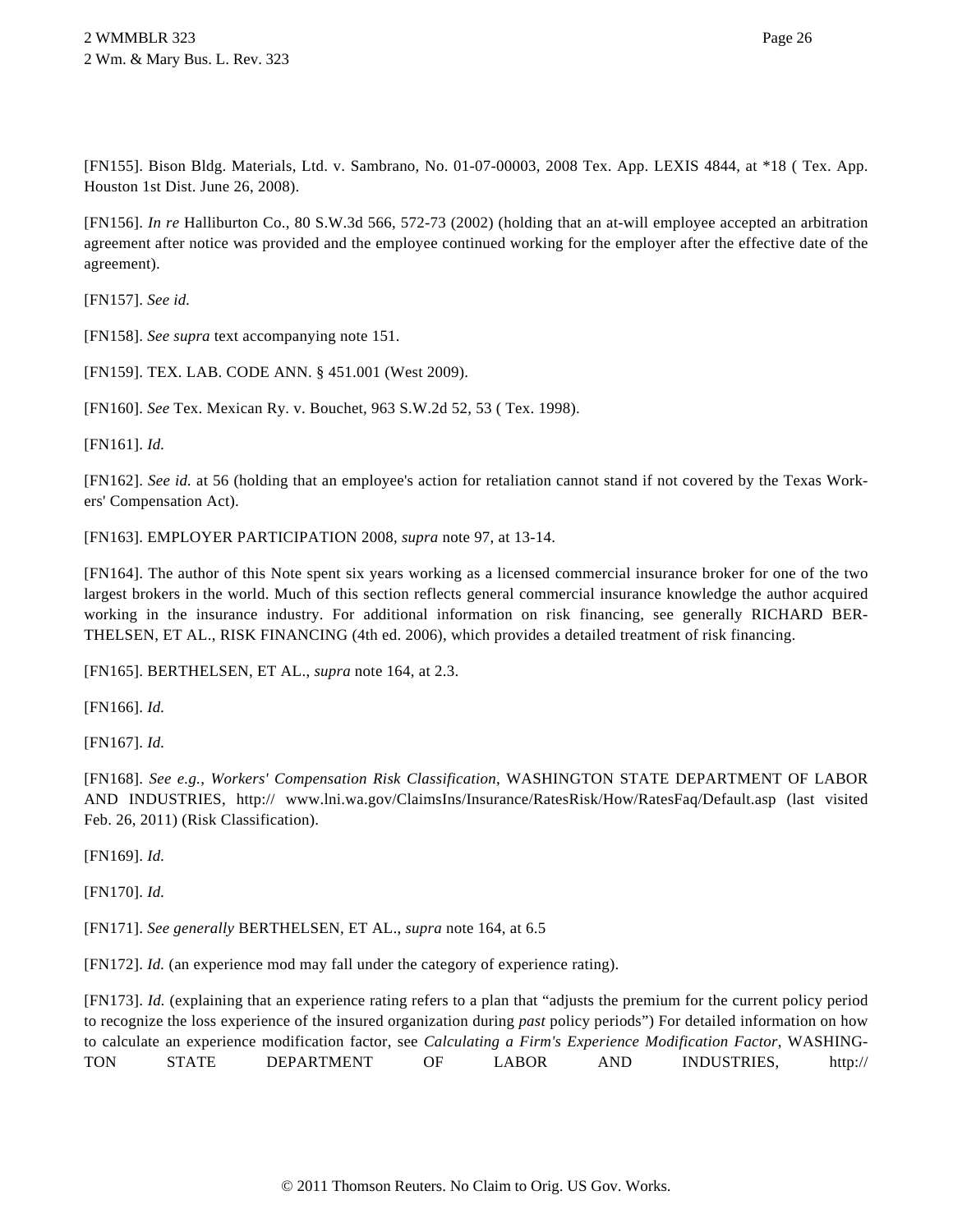www.lni.wa.gov/ClaimsIns/Insurance/RatesRisk/How/ExpFactor/ExpModFactor/Default.asp (last visited Feb. 26, 2011) (Washington State Department of Labor).

[FN174]. *See Workers' Compensation Risk Classification*, *supra* note 168.

[FN175]. *See e.g.*, BERTHELSEN, ET AL., *supra* note 164, at 3.27, 3.30 (explaining that insurers may choose to give the insured a lower premium if they accept a higher deductible and vice versa, and stating that larger deductible plans are more common with workers' compensation insurance).

[FN176]. *Id.* at 2.31-2.32.

[FN177]. See generally id. at 2.31-2.32 (referring to these fluctuations as the "underwriting cycle"). For a detailed explanation of reinsurance, see *id.* at 7.3-7.4.

[FN178]. *See generally id.* at 2.31-2.32 (addressing fluctuations in premiums).

[FN179]. *See generally id.* at 1.11-1.12.

[FN180]. *Id.* at 13.11.

[FN181]. *See generally id.* at ch. 6 (discussing retrospective rating plans).

[FN182]. *See generally id.* at ch. 8 (discussing captive insurance plans).

[FN183]. *See generally id.* at ch. 5 (discussing self-insurance plans).

[FN184]. *See generally id.* at ch. 3 (discussing large deductible plans).

[FN185]. CHAMBER OF COMMERCE ANALYSIS, *supra* note 67, at 10-13.

[FN186]. *See generally* BERTHELSEN, ET AL., *supra* note 164, at ch. 5 (discussing self-insurance plans).

[FN187]. *See id.* (discussing self-insurance plans).

[FN188]. *See generally id.* (discussing self-insurance plans).

[FN189]. *See generally id.* at 4.34, 4.37 (describing the use of information provided by loss forecasts).

[FN190]. *See generally id.* at 4.34 (describing the use of information provided by loss forecasts).

[FN191]. *See generally id.* at 4.34, 4.37 (describing the use of information provided by loss forecasts).

[FN192]. *See generally id.*

[FN193]. This figure is for illustrative purposes only. According to a survey of its clients, Marsh, Inc., one of the world's two largest commercial insurance brokers, puts the percentage of workers' compensation costs attributable directly to claims and related handling expenses at 91 percent for clients with loss sensitive plans. MARSH, INC., CASUALTY COST OF RISK 2008 2 (2009), *available at* http://global.marsh.com/documents/CasualtyCostofRisk\_ Report2008.pdf. The purpose of this section is not to estimate the exact expense ratio an employer can expect, but rather to demonstrate that even at a conservative 15 percent, the bulk of an employer's workers' compensation costs is directly attributable to its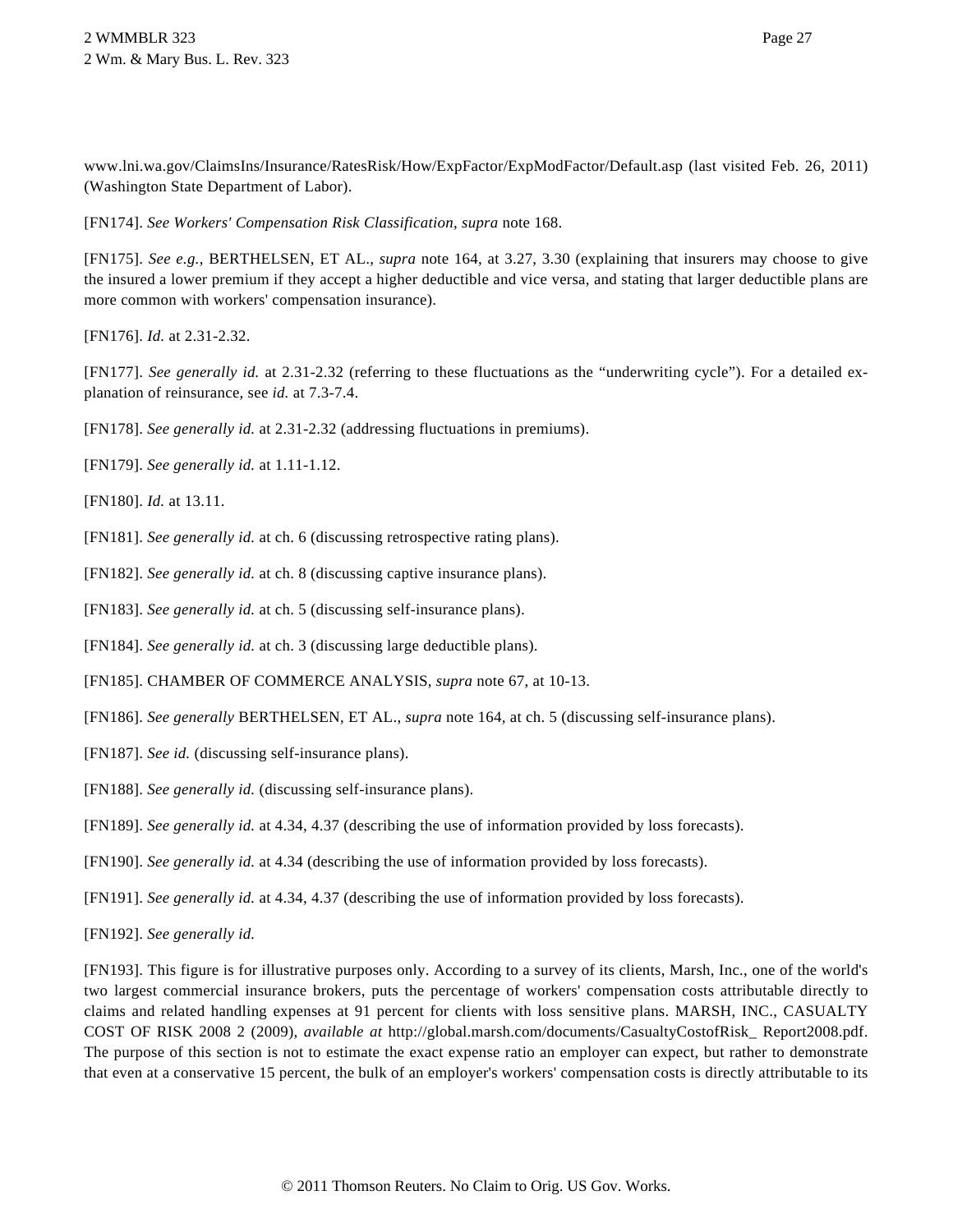losses.

- [FN194]. *See* BERTHELSEN, ET AL., *supra* note 164, at 3.3 (discussing large deductible plans).
- [FN195]. *See id.* (discussing uses of large deductible plans).
- [FN196]. *See id.* at 5.3-4 (describing the purpose and operation of self-insurance plans).

[FN197]. *See id.* at 3.30 (discussing the purpose and operation of large deductible plans).

[FN198]. *See id.* at 5.10 (describing the processes of regulatory filing for employers).

[FN199]. *See id.* at 3.30 (discussing insured organizations' obligations to provide security to insurers for large deductible plans).

[FN200]. EMPLOYER PARTICIPATION 2008, *supra* note 97, at 23.

[FN201]. *Id.*

[FN202]. *See* TEX. LAB. CODE ANN. § 406.033 (West 2009) (listing the defenses that are unavailable to employers).

[FN203]. EMPLOYER PARTICIPATION 2008, *supra* note 97, at 24.

[FN204]. *See supra* Part III (discussing workers' compensation risk financing options).

[FN205]. *See supra* Part III.

[FN206]. *See supra* Part III.

[FN207]. EMPLOYER PARTICIPATION 2008, *supra* note 97, at 2.

[FN208]. *Id.* at 3.

- [FN209]. *See supra* Part II.B.
- [FN210]. *See supra* Part II.B.
- [FN211]. *See supra* Part II.C.

[FN212]. *See supra* Part II.C.

[FN213]. *See supra* Part II.C. Concededly, states will be powerless to regulate the fairness of the benefit programs because such concessions are "traded" for without first obtaining a change to the FAA that would preclude preemption of statutory non-waiver provisions in the states' labor and employment statutes.

[FN214]. *See supra* Part II.B.

[FN215]. *See supra* Part II.B.

[FN216]. This Note makes this assumption on the following basis: an employer who could pay workers' compensation benefits for less than the cost of an alternative benefits plan would certainly do so because it would gain the additional